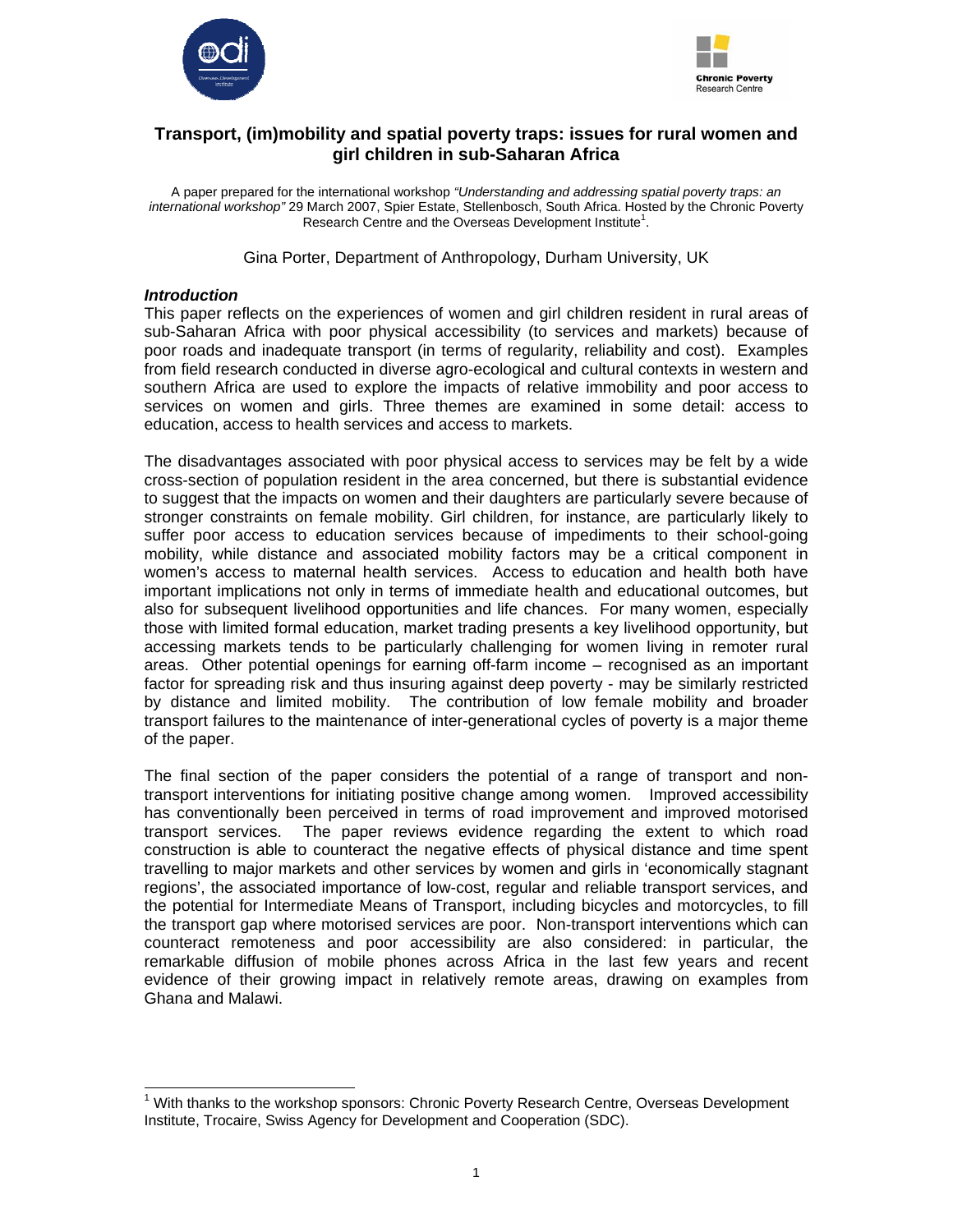# *Girls' physical access to schools and its impact on livelihoods and life chances*

In remote areas, areas with poor physical access, or areas with strong (culturally imposed) mobility constraints on females, poor access to schools is likely to be an important contributing factor to girls' low educational achievement<sup>2</sup>. Data from Morocco suggests that in the area of influence of major rural roads which had been paved, the percentage of girls attending primary school tripled to 54% (while boys % doubled to 81%): increases in areas where road improvements had not been made were much lower (cited in Levy and Voyadzis 1996, cited in AU/UNECA 2005). Limited education has potentially far-reaching implications, not only for the current generation's access to work opportunities, but also for the life chances of the next generation through its influence on fertility rates, child-rearing practices and related factors. The linkage between fertility rates and female educational level is now well established (e.g. Ainsworth et al. 1995; Scribner 1995), but there is also evidence to suggest that girls' educational attainment can affect their child-rearing practices and the health of their children (Kabeer 2005).

This section draws on recent research with children, their parents and teachers in Ghana and some preliminary research in a linked three-country study (Ghana, Malawi, South Africa) currently in progress<sup>3</sup>. In each of these countries, girls living in remote rural areas with poor roads and poor or expensive transport services face particular problems in accessing educational services for a variety of cultural, economic, and social factors. In the rainy season when roads and paths may be flooded and rivers impassable, mobility problems are often particularly great.

In Ghana distance to school influences access, persistence and performance of both sexes, but may have a particular impact on girls' enrolment and attendance patterns (Avotri et al. 1999). The sort of pressures girls, in particular, may experience can be illustrated by the discussions we recently had with a number girls whom we accompanied on the 4-5 km walk from school to their home villages in a rural area of Central Region. The main route from school to the villages it serves is a narrow laterite road, only plied by transport on the two days each week when local markets are held: the vehicles are full of market women and, in any case, school children generally do not have the funds to pay fares.

Mary, a 13-year old JSS pupil, always walks to and from her Junior Secondary School with a girl friend who lives close by. If her girl friend is sick, she prefers not to attend, as there are places along the route where the road is narrow and the grass is high on both sides. She has heard stories of people being beheaded there and is scared to pass on her own. When she was late to school earlier in the week we met her (because of jobs she had to finish at home before leaving for school), the teacher made her carry sand to school (to be used in constructing a school building) as a punishment.

Another (11 year old) girl at the same school, Effie, had lived with her sister in Tema where schooling was better, but she was forced to return to the village because her sister was unable to pay her fees. Like Mary she has tasks to complete before she can leave her village for school (fetching water, sweeping, refuse disposal): she takes money to eat when she gets to school as there is no time to have breakfast at home. She also has fears about a particular place along her route where ghosts live, so she is keen to ensure she walks with

<sup>&</sup>lt;u>2</u><br><sup>2</sup> Compounding the other educational hurdles commonly faced in poor countries such as inadequate school infrastructure, lack of books and other educational materials in school, fees charged at secondary school level, lack of funds to buy uniform or pay essential 'extras' such as PTA or nightwatch contributions, need for child labour to help support the family etc., all of which will impact on both boys' and girls' potential to attend school and receive a good quality education.<br><sup>3</sup> The ESRC/DFID-funded study on child mobility in sub-Saharan Africa is led by the author.

Collaborators are as follows: Albert Abane (University of Cape Coast); Michael Bourdillon; Kate Hampshire (Durham University); IFRTD secretariat (London); Mac Mashiri (CSIR, Pretoria); Alister Munthali (University of Malawi) and Elsbeth Robson (Universities of Durham and Malawi).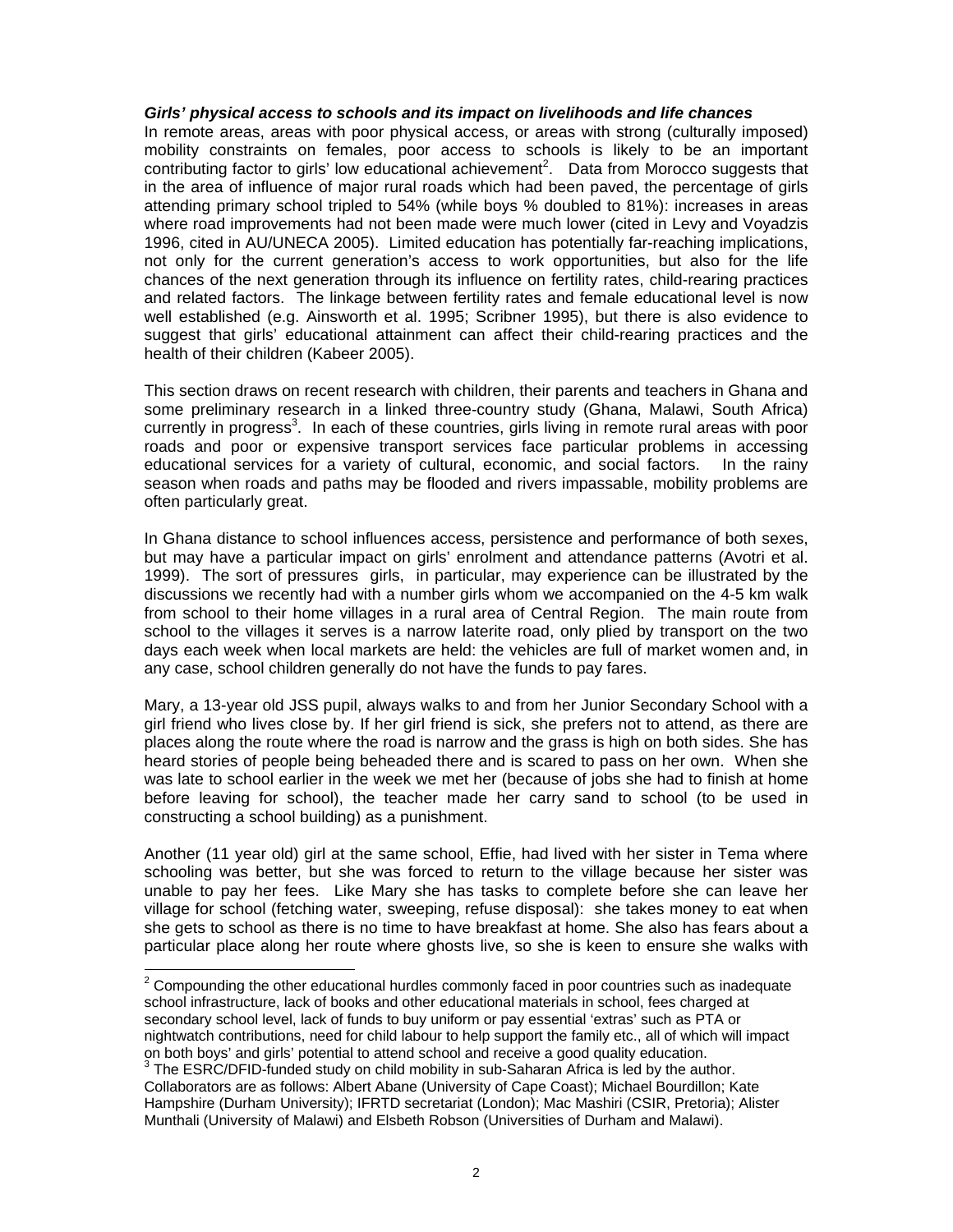her elder brother but he is usually ready to leave home before her (because he has fewer household tasks to perform): if he does not wait for her she runs along this section. Effie doesn't see distance as a major problem in getting to school, despite the fact that she has to walk 5 kms to school: "I do not have a problem with walking since it has become part of me". She is learning to ride a bicycle (using part of her breakfast money occasionally to hire a cycle to practice) qne will soon leave the school to attend another in a nearby town, where she will live with relatives.

A third 14-year old girl, Comfort, has been living with her grandmother in the village, since her parents separated. Her main problem about getting to school is not so much the distance (4 kms) she says, but the work she has to do before school and the fact that she is not given food each day until she returns home from school (she says she only eats once per day, twice per day at weekends). She arrives at school tired and hungry, which she thinks makes it difficult for her to concentrate.

By contrast with the girls, the boys we accompanied along the same route in Ghana complained more about the distance, but still find time to play (football and fights) along the way. Like the girls, they are keen to avoid being late because of the fear of being lashed or required to carry sand as a punishment, but they appear to be more commonly delayed by games than by household tasks which must be accomplished before they leave home. Both sexes complained about the dust on the laterite road spoiling their clothes and consequent punishments at school for 'not being neat'.

Accompanying three schoolgirls (around the same age as the Ghanaian students i.e. early to mid teens) on a 4 km from primary school to home in a relatively remote area of the Shire Hills region south of Zomba, in Malawi, similar issues emerged from those raised by girls in Ghana, but with a stronger emphasis on specific fears of attack and rape. In this case the girls normally walk together, taking a route along a narrow footpath which required crossing five streams. In the wet season the route is potentially quite dangerous simply because of the slippery path, steep slopes and streams in full spate. If the rains are very heavy they sometimes wait to see if the water in the streams will subside but may then have to take a more circuitous route. None of these girls normally wear shoes to school (though one had borrowed a pair from her sister for this occasion), unlike the children we accompanied in Ghana.

One of the girls, Melina, who was fostered by her aunt, was particularly concerned about being late for school because of the household chores she had to complete before starting school. [Such chores commonly seem to be heaviest among fostered girls in both Ghana and Malawi.] If children are late, we were told they are sometimes forgiven and allowed to join the lesson in progress but at other times are simply sent directly home, despite the fact that, in their case, this entails a long, lonely and potentially hazardous walk. If they find they are very late they sometimes feel it is wiser to play truant that day.

All three Malawian girls had stories about ghosts, witches, bandits, wild animals and snakes they had encountered en route to and from school. They had once been chased by dogs, once by a 'mad man'. The eldest of the girls, Eva, aged 16, who has undertaken this journey to school since she was five years old (walking with her older siblings at first), said she had recently been chased by five older boys who were intent on rape. When we interviewed parents and teachers in this area, they very frequently raised the issue of rape and teenage pregnancy: we were told that most girls in this area do not finish school because they get pregnant.

In both Ghana and Malawi our qualitative research with young people indicates that girls at all ages are expected to perform substantially more house work and associated chores than boys. However, although household chores impose a common burden on children, which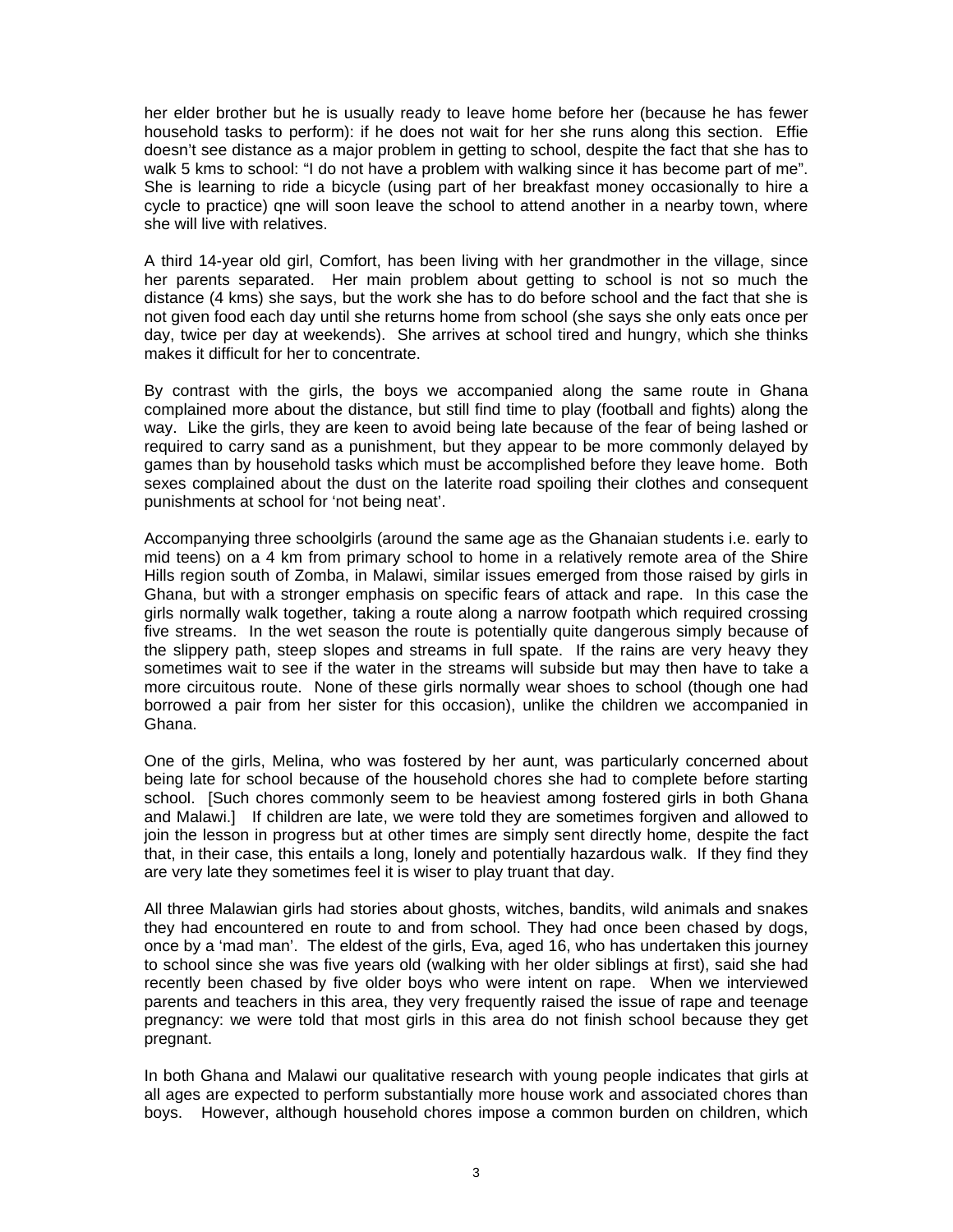may impact on school attendance in both rural and urban areas, the burden is especially severe in many remote rural areas where the transport gap brings additional demands especially for girl-child labour as transporters. This is well exemplified by the relatively remote Shire highlands village in Malawi (approximately 8 kms from the paved road, on a laterite road of adequate condition to allow motor access but with no regular transport passing through) where many children are absent from school on two days each week when markets are held in nearby towns since they are required to headload firewood for sale. The (female) head teacher observed that many of the pupils suffer lack of concentration, ill health and illness because of these chores, but this is particularly the case for girls. Not surprisingly, then, girls in this village tend to be less successful in the competitive examinations for entry to Secondary School. Only five out of 30 eligible children (four boys, one girl) had been selected in the previous year, so the remaining 25 who were not selected (boys and girls) are mostly enrolled as 'night scholars' at the secondary school on the paved road (i.e. paying for lessons from the teachers after the school day has finished there). The night scholars (usually around 13 to 15 years old) walk 8km along a laterite road to the secondary school in daylight but must return home in the dark: this poses hazards for girl students. "The older girls who attend [the secondary school] because it's so far and it's a night school and they come back late with the boys, they form 'marriages', then they get pregnant and drop out…." "Girls just fall into marriage" [group discussion with four mothers in their 30s and 40s].

Clearly the barriers faced by many children in remote rural areas with poor and expensive transport services in accessing even a basic education are impossibly high. Girls, in particular, may never be enrolled at school or only attend intermittently, not least because of their required role as porters to fill the transport gap. For those girls who are enrolled, the heavy burden of household chores required of them before they leave for the long walk to school in the morning seems to be ubiquitous. Fear of punishment for being late (due to the work followed by a long walk) in some cases encourages truancy, while failure to perform well at school may often be associated with exhaustion. There are also dangers associated with travelling alone along remote paths, or in the dark, such that parents living in remoter locations may prefer to withdraw their daughters from school at a young age (or not to send them at all) if they must travel alone. High rates of pregnancy, in any case, are commonly presented as a prime cause of school drop-out for girls in many rural areas.

In such circumstances it is hardly surprising that so few girls in remote rural areas are able to obtain even a basic education, that early marriage and motherhood are so commonplace, and that the opportunities for women to develop a livelihood which will lift them out of persistent poverty are so few. The majority of girls are condemned to follow a life very similar to that of their mothers and grand mothers before them, competing in the same narrow economic niches for the same meagre rewards.

# *Transport and mobility impacts on girls' and women's health and access to health services*

While educational disadvantages imposed by mobility and transport impediments on girls and women are likely to be severe, the consequences of their poor access to health services in remoter rural areas may be fatal. Clearly, distance is not the only impediment to health care access – treatment fees commonly impose an even greater barrier (Airey 1992, AU/UNECA 2005<sup>4</sup>) - but in emergencies (where treatment fees are certainly waived in some places and cases) distance and transport failures may impose a critical hurdle (Murray and Pearson 2006). This is illustrated, for instance by work in a region of rural Zimbabwe (Masvingo) where access to transport was an implicating factor in 28% of maternal deaths,

 4 This refers to evidence from 10 national Demographic and Health Surveys: in Africa the highest problem cited by the main female in each household about problems she faces accessing health care were getting money for treatment, followed by distance to the facility and difficulty getting transport.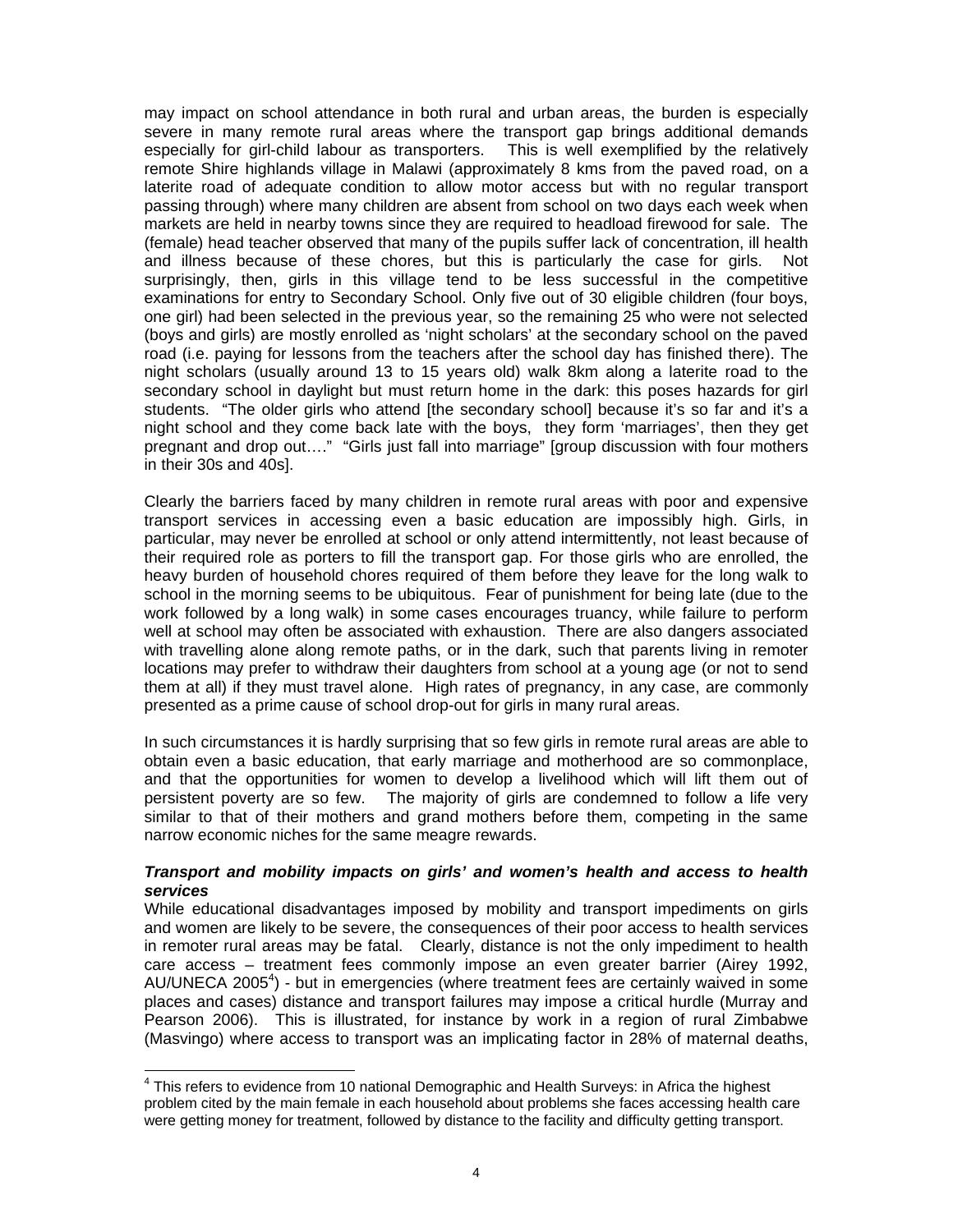as opposed to 3% in urban Harare (Fawcus et al. 1996). Cham et al. (2005) in a study of maternal mortality in a rural area of Gambia, where maternal mortality rates are among the highest in the country, cites specific cases where poor roads and inability to access transport from home to health centre or from health centre to hospital were implicated in subsequent death of the patient. While interviewing rural women recently about access to health care in Malawi and Ghana, I have been surprised how many have, without prompting, pointed out one or even two of their children around them who were born on the roadside while they were walking to the clinic (usually accompanied by female relatives). Grieco's recent toolkit (2005) on gender, transport and maternal mortality (www.people.cornell.edu/pages/mg294/maternalmortality.htm) is highly persuasive on the urgent need for attention in this field.

The immediate dangers of poor access in the case of emergency obstetric care are obvious, but longer term health problems for women caused by failure to access timely health care (including obstetric fistula resulting from obstructed labour) are also now gaining attention. The health and socio-economic problems associated with obstetric fistula appear to be particular severe. Women afflicted with this problem suffer incontinence and thus may be ostracised socially, consequently finding it difficult to make any kind of living (GATNET communication, Bradbury: 26/4/2006). Although delays in accessing care may be caused by delays in decision-making and delay in receiving treatment after arrival at the clinics, remoteness and associated problems of inadequate and costly transport are commonly a substantial contributing factor: in a recent study by Addis Ababa fistula hospital, among the causes patients gave for failure to obtain early treatment, distance figured above other factors (distance 28.2%, distance and economy 23%, poor knowledge and distance 2.3%): the average time taken to reach the nearest road on foot was five hours (Muleta 2006).

McCray (2004) in a study of prenatal care in KwaZulu Natal, South Africa, emphasises the significance of the opportunity costs of travel time in remoter areas. Limited disposable time available to rural women areas on visits to healthcare facilities because of lack of basic infrastructure (notably water) in rural areas (and despite the fact that health care is free for pregnant women and children under 6) has an adverse impact on uptake. The paper raises an important issue concerning usage of mobile clinics: many women were found not to take advantage of this kind of service provision because of the difficulty of physically reaching the mobile points and the clinic schedules which begin in the afternoon and result in patients waiting late into the evening when transport is scarce or unavailable for the return journey home.

Another recent study in the same region suggests that wherever homesteads are located over 1 hours' travel time from the nearest clinic, usage declines rapidly with distance (Tanser et al. 2006). Interviews with health staff working in rural Ghana reinforce this perspective. The maternal and child health officer in a health NGO who had many years experience in remote rural areas across the country described graphically some of the problems she had personally faced*:* 

 *"in Western Region we walked about seven kilometres to the people because they couldn't come to us. We worked until 6 pm, but then they found it difficult to go in the forest to go home, so they left at 2pm. In off-road places we think they're protected with vaccinations but they're not. Some didn't get attention... there are the regular child welfare clinics but she [the mother] can only take one at a time and the most precious one is the youngest. In eastern Region at places like... there are about 230 mothers waiting. By 2 pm we've only done one third and they don't want to walk alone so they go home. You'd find 6-9 month old children not immunised and they become too old eventually to get them under the vaccination programme. We'd get up at dawn, find drivers in the agriculture department, education, even some timber firms- when the drivers meet us they'd pick us up. But in hilly areas you have to walk. It tells on the health of nurses too: [they] wake at 6 pm, not home till 8 pm, she eats small and sleeps, then up at 6 am again the next day". [interview, Accra]*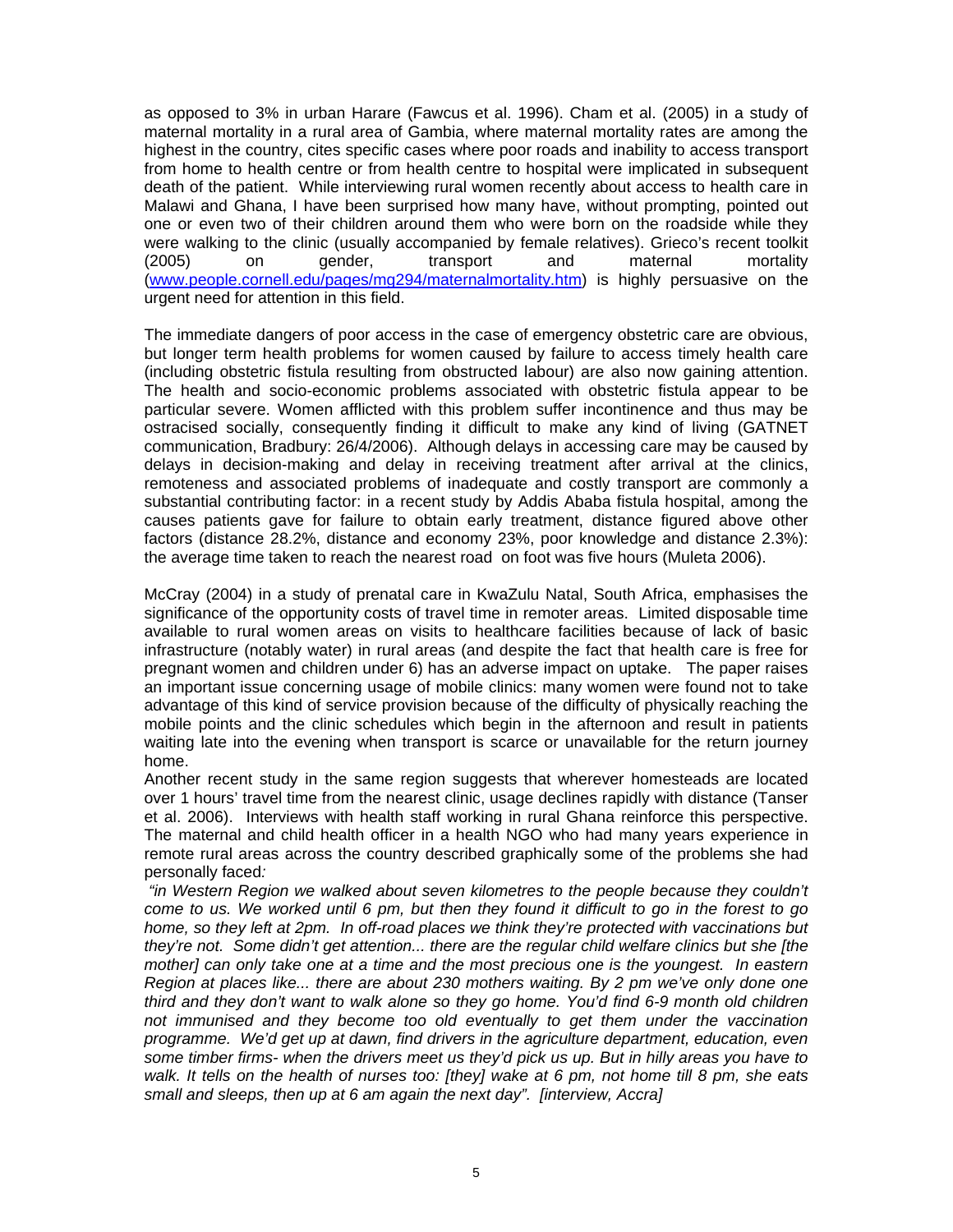The role of girls in pedestrian porterage was discussed in the section above as a factor reducing access to education, but porterage by girls and women also needs consideration as a potential health risk. Many walk substantial distances each day carrying heavy loads, often while pregnant and/or with a baby on their back. Even very young girls generally carry water, but also often will be expected to carry firewood and agricultural produce too. During studies in coastal Ghana, for example, girls of 8 or 9 years were regularly encountered carrying heavy baskets, buckets and trays of cassava and maize (weighing between 10 and 20 kg): when asked whether this caused discomfort some mentioned headache and neckache, or waist pains (and it was noticeable how frequently this was the case among fostered girls) but they tend not to complain to their parents or carers. During a small load carrying survey in June-July 2000 (not the peak season for loads) in five off-road villages in Central Region (dawn to dusk, on one market day and one non-market day) we found all inhabitants carried very heavy loads: the maximum for girls under 18 was 34 kg, while one woman was recorded carrying 63 kgs of fuelwood with a baby on her back, over a distance of 8.2 kms (Porter, Acheampong and Blaufuss, 2003).

The majority of evidence about health impacts of carrying heavy loads is anecdotal, but includes reference to backache, head and chest pain, miscarriage, deformation of the spine, osteo-arthritis of the soft tissue of the knee, etc: see Carr 1983; Mudzamba and ILO 1998:12; Doran 1996:23, 61; Turner and Fouracre 1995). There is also potential intergenerational impact on children (miscarriage, poor growth of foetus, quality and quantity of breast milk: see Doran 1996:61 citing an ILO study regarding the high incidence of miscarriage among fuelwood porters in Ethiopia; Curtis 1986). In recent discussions with female health staff in a rural hospital in southern Ghana and with women in both Ghana and Malawi on this issue, I found little credence placed on the significance of such load carrying for health (except in terms of possible lower back-ache in later life where exceptionally heavy loads had been carried over a lifetime): head loading is simply considered part of a woman's 'normal' work: 'they *are used to it, those living here'* (senior nursing officer). However, in interviews with girl children in the Central Region of Ghana, headache and neckache were often raised as outcomes especially of carrying fuelwood (and sufficient to require treatment with painkillers)<sup>5</sup>.

Although not so immediate in their impact as access to emergency obstetric care, access to pre-natal and other health services, including family planning, clearly has the potential to significantly shape not only women's livelihoods and quality of life but also the lives of their children. With health, as with education, the particular disadvantages associated with residence in remote rural areas distant from service points are considerable, especially for women. Women's need for emergency obstetric services may put them at immediate lifethreatening risk in remote locations, but distance from health centres and hospitals is also likely to reduce their ability to access a range of preventive and curative services with potential longer-term impacts. This puts them more at risk of chronic health problems with potential consequences for their ability to make a living in future. Not surprisingly, poor health is a common component of the chronic poverty scenario. Fortunately, the significance of transport and mobility impacts on women's health is gaining growing attention and an international networked research project on mobility and health now in progress (www.mobilityandhealth.org) offers the promise of crucial new evidence.

l

<sup>&</sup>lt;sup>5</sup> This is any area which needs more systematic research. We are pursuing the issue currently in our child research project and also hope to extend work with women health workers in a related study.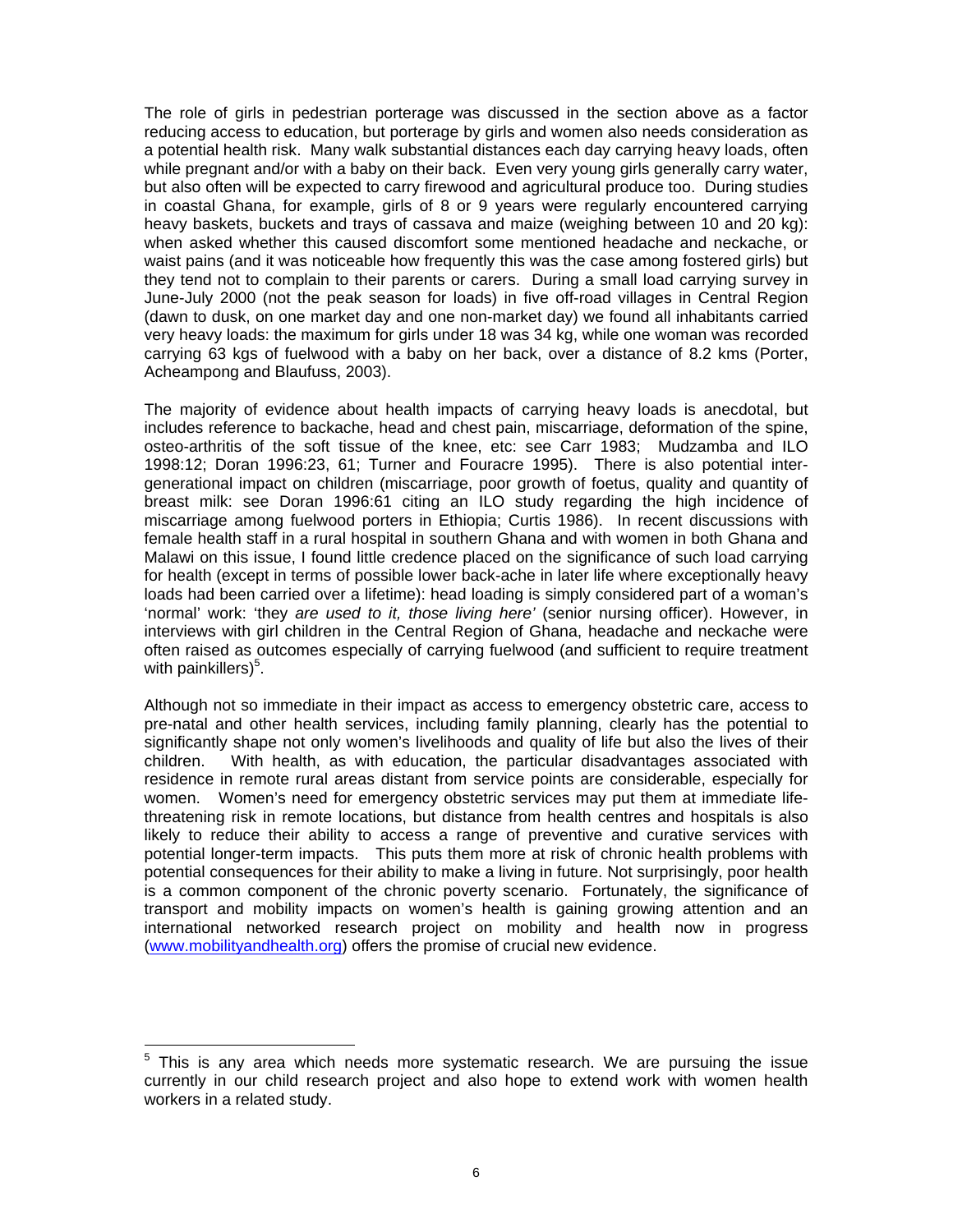# *Mobility and access to markets and other off-farm livelihood opportunities*

In much of rural Africa, women's principal means of livelihood is through agricultural production and associated trade. In areas with poor or expensive transport services women commonly face particular constraints in accessing markets. This may be a factor a) of limited availability of local markets in remote and off-road areas and b) of restrictions on women's mobility which affect their ability to travel to market.

The expansion of motorised transport and selective road improvements has led to a substantial rationalisation of the rural marketing system over the last fifty years or so across much of Africa. Markets along good paved roads easily accessible from urban areas by motorised transport have tended to grow, while markets in locations with poor access have declined and often disappeared, unless specific local conditions favour their existence (Porter 1988, 1995, 1997). Women's marketing mobility may be restricted not merely because of limited resources to pay fares to market (if transport is available) for themselves and their goods, but in some cases because they (together with their children) have heavy labour obligations including head porterage for male family members, or because male family members are suspicious of their women travelling long distances from home. Drawing on research in West Africa, this section reviews the mobility problems women living in areas with poor accessibility face in reaching markets and the implications of inadequate and delayed market access (in terms of reduced prices, loss of customers, spoilage of sale goods etc).

In-depth studies of access issues with women living in five villages located away from good paved or gravel roads in coastal Ghana over two periods (1997-8 and 2000-2003) illustrate many of these issues. In the first place it is important to note the potentially contentious nature of women's mobility. We tend to associated cultural constraints on women's mobility with Islam, but even in a region where the majority of people are not Muslim, there may still be an association of female mobility with promiscuity:

"*I think a woman who travels a lot is befriending other men and that's why she travels"* (men's group, Sampa village, March 2002).

'*She travelled to a place and returned and then within the same week she wanted to go … again, so I said she should not go, but she still went. I was angry with her. I often stop her from travelling… we quarrel often about that*.' (Husband of Esi, Adabra, March 2002).

'*One day my husband told me not to travel, but I disobeyed him and travelled. When I came back he and some soldiers had gone to my land and destroyed all on my land. He went to the landowner to collect my money and told him not to give me the land again [land she had acquired to build a house]…..Any time I wanted to travel, I needed to seek permission…If he doesn't want me to go and I go, then he would lock the door and not let me in when I returned'* (Victoria, Abora, June 2002).

Male attitudes do not seem to prevent most women travelling but it may constrain the time they can spend at market and their potential to travel to distant markets – *"he queries me whenever I stay late at market, but he does not stop me from selling*" (Akua, Gomoa trader, Pekuma, January 2000). Finding transport to speed and ease travel is another common constraint: no vehicles were based in the study villages (the few transport owners living there prefered to operate their vehicles from a paved road base, due to the high cost of maintaining vehicles which ply poor roads). Services to and from outlying villages are usually better on market days, but even so vehicles may be full by the time they reach the village in question and it can also be difficult to find a vehicle at the market for the return journey. Even if reliable transport is available, fares charged along poor roads tend to be substantially higher (often double) than those for travel on good paved roads. The unreliability of vehicles is such that it is rare for women traders in these villages to send their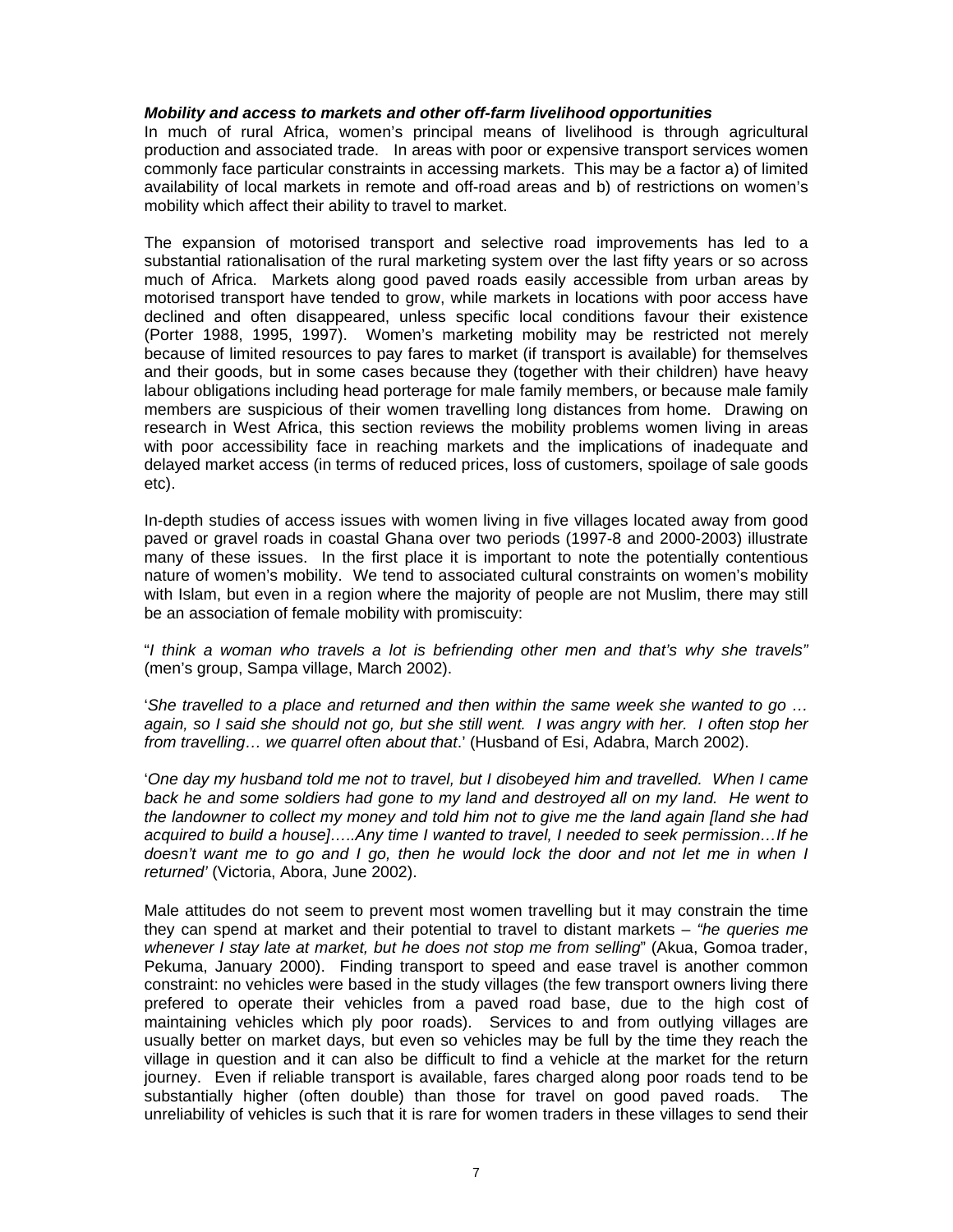goods unaccompanied to market. However, some drivers allow the market women they transport regularly to pay the fare at the destination market after they have sold their produce.

In all our five survey villages some women reported deterioration or loss of produce – notably cassava, but also plantain and some fruit and vegetables- as a result of vehicle unreliability and breakdowns and the impassability of roads, especially after heavy rains. Losses are incurred due to late arrival at market, because by this time the trader's regular 'customer' may have bought all they need from other traders. In that case, it may be necessary to sell the produce at a much reduced price, in order to off-load their goods before finding a vehicle for the long return journey home. However, if such women are observed selling at prices below the town-based traders, they are likely to be admonished by the market queens who regulate these markets. Given the constraints of transport availability and cost and male attitudes to female mobility, women tend to sell their goods in the closest market. This clearly reduces their potential to exploit opportunities in more distant markets where there are likely to be fewer traders selling precisely the same product, or where prices could be better<sup>6</sup>.

In remoter areas, women's relatively poorer access to credit is another major problem for many market traders. In our five study villages in Ghana, few women have a bank account and there is considerable suspicion of susu due to defaulting collectors (Porter and Lyon 2006). Banks are more reluctant to lend to those living in less accessible locations, presumably because loan recovery is more difficult. Consequently, most women depend on loans from their relatives and market 'customers' because moneylender charges are extremely high. Interest rates of 15-20% per month for loans of 2 to 3 months were cited by women traders in Assin district.

There is considerable evidence that pluri-activity is a highly valued strategy in many rural areas of Africa, including remote areas, for insuring against the deepest poverty, not least among women (Bryceson 1999, 2002; Gladwin et al. 2001; Canagarajah et al. 2001; Yaro 2006). While women's more restricted access to labour and land resources is sometimes recognised as a constraint on their potential for pluri-activity, restrictions (whether cultural or physical) on female mobility are probably another crucial factor inhibiting their development of lucrative off-farm enterprises. In particular, women's ability to access markets is likely to have an especially important role to play since markets are not only utilised by women for agricultural produce sales but potentially offer access to a range of off-farm opportunities. Many women who regularly take unprocessed or processed farm produce to markets, for instance, if they have the time and available funds from their sales, may also purchase a small quantity of groceries or other manufactured goods to take home for sale in the village. Moreover, market visits may bring not just immediate monetary profit but also exposure to new ideas and the opportunity to extend social networks<sup>7</sup>. Advantages gained in this way may help women build the capital and connections to diversify into other businesses. In remoter areas, where credit availability it limited and potential opportunities for making substantial profits through marketing hampered by the costs of getting to market and the hazards associated with late arrival and spoilage of goods in transit, it would seem that women will be less likely to be able to obtain such advantages. Other mobility constraints may also be at work: Canagarajah et al (2001), in their analysis of the Ghana Living

 6 However, many of the village women interviewed also felt they were likely to be cheated by traders in larger, distant markets (particularly by the manipulation of measures). Strong 'customer' relations in the closest market offer not only a more assured market for goods, but also potential benefits in terms of credit.

 $7$  Bryceson (2002) argues that the family downsizing reported in many regions of Africa is being addressed by "a counter tendency on the part of women to seek wider spheres of economic and social support".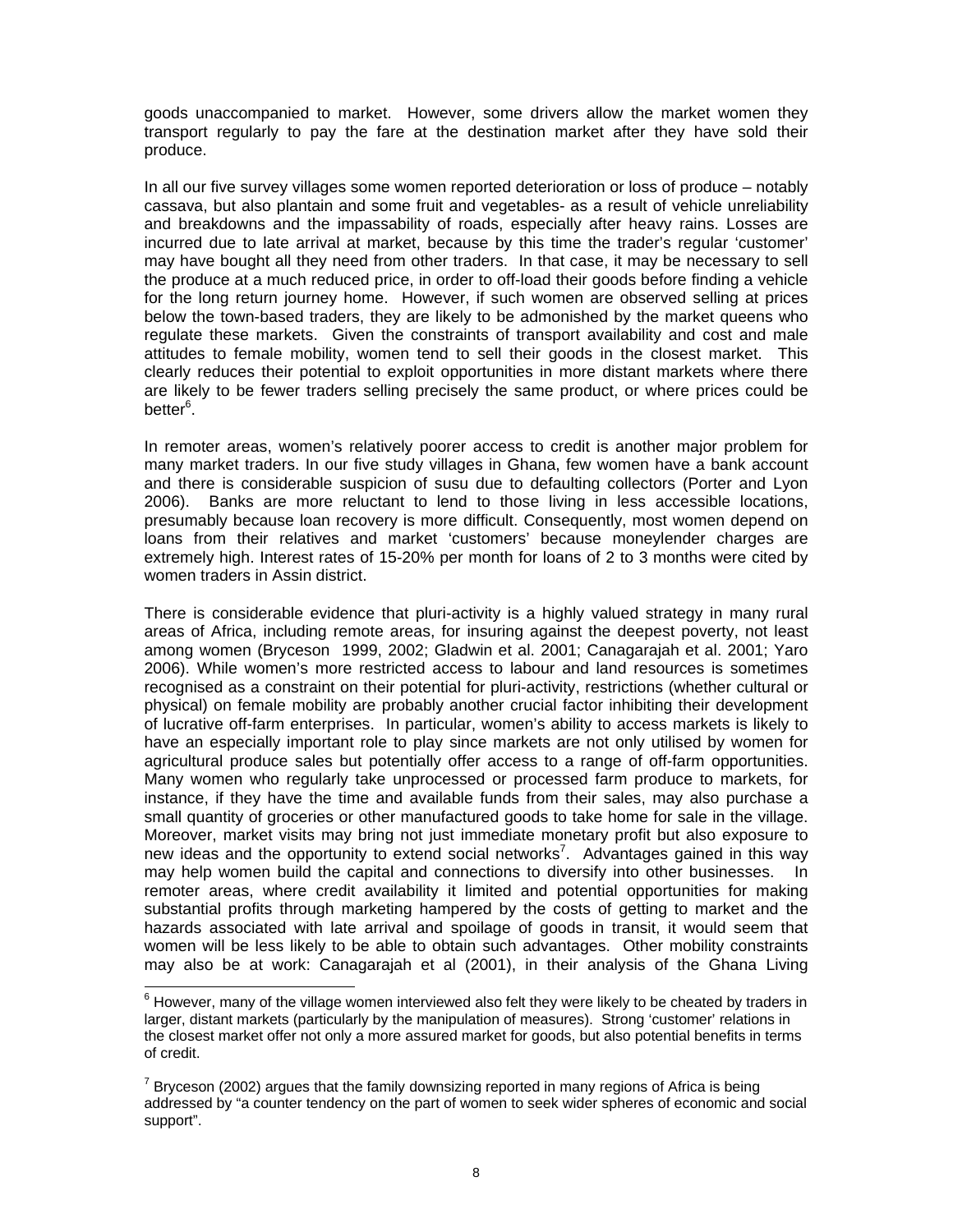Standards Surveys, find a significant difference in earnings potential in rural Ghana between women in general and female household heads and suggest that this may be because female heads are freer to pursue more lucrative work opportunities farther from home. We can also hypothesise inter-generational impacts: women who make good profits at market and develop off-farm incomes are more likely to be able to afford school fees for their children<sup>8</sup>, and to pay health care for their families and themselves. The linkages between gendered mobility potential and diversification (and their inter-generational impacts) appear to merit further research.

#### *Possible interventions to initiate positive change*

The previous sections have emphasised the weight of disadvantage which women, in particular, may face as a result of residence in less accessible and remote areas, in terms of educational levels, health status and economic opportunities. Interconnections between these factors may reinforce each other, thus further deepening patterns of deprivation and encouraging inter-generational transfers of poverty. Consequently, it is vital that interventions are identified which can bring positive change for women and their daughters. In this section the potential of a range of transport and non-transport interventions is examined.

#### *Roads and motorised transport services*

Improved accessibility has conventionally been perceived in terms of road construction or improvement. Road construction superficially appear an obvious way of counteracting the negative effects of physical distance and time spent travelling to schools, health centres, markets and other key services by women and girls in less accessible and 'economically stagnant regions'. However, the impact effects of road interventions can be complex and certainly not necessarily beneficial to all women.

Firstly, there is the obvious fact that roads are not enough, i.e. they must be accompanied by improved transport services (Dawson and Barwell 1993; Ellis and Hine 1998)). Low-cost, regular and reliable conventional transport services are hampered by the relatively low density of population across much of Africa (by comparison with Asia). But even where good roads exist and are plied by relatively regular motorised transport services it is very common to see women and children walking alongside the road in sub-Saharan Africa because they cannot afford the fares charged. $9$ 

The current emphasis on labour –based road construction programmes as an immediate means of improving women's economic status through targeted labour-based road construction programmes (including food for work), is an associated positive development, but without careful monitoring may only provide women with the most menial low-paid jobs (as reported by Mashiri and Mahapa 2002 in the case of the Tshitwe road in South Africa). Moreover, as villagers in a southern Ghana village complained, where their new road was under construction using labour-based methods, it is often easier for small contractors to recruit labour from the town where they are based, rather than in remote rural communities. In that case the contractor brought the whole road team with him daily on his lorry.

Meanwhile, in areas away from the new and improved roads, the overall impact on women may be negative. There is substantial evidence, particularly across West Africa, of market

e<br><sup>8</sup> Many women traders interviewed in urban markets in Ghana and Nigeria mention children's school fees as a major focus of their efforts.

<sup>9</sup> A recent study by the Asian Development Bank (Hettige 2006) assessing the impact of rural roads in Asia suggests that for the very poor, an emphasis on improvement to basic village tracks and associated increased availability of IMTs that reduce the burden of basic household and productive tasks to allow accumulation of surpluses, is a greater priority than road construction for motorised transport (since, as is the case in Africa, the ability of the poor and very poor to make significant economic use of roads depends on their asset base).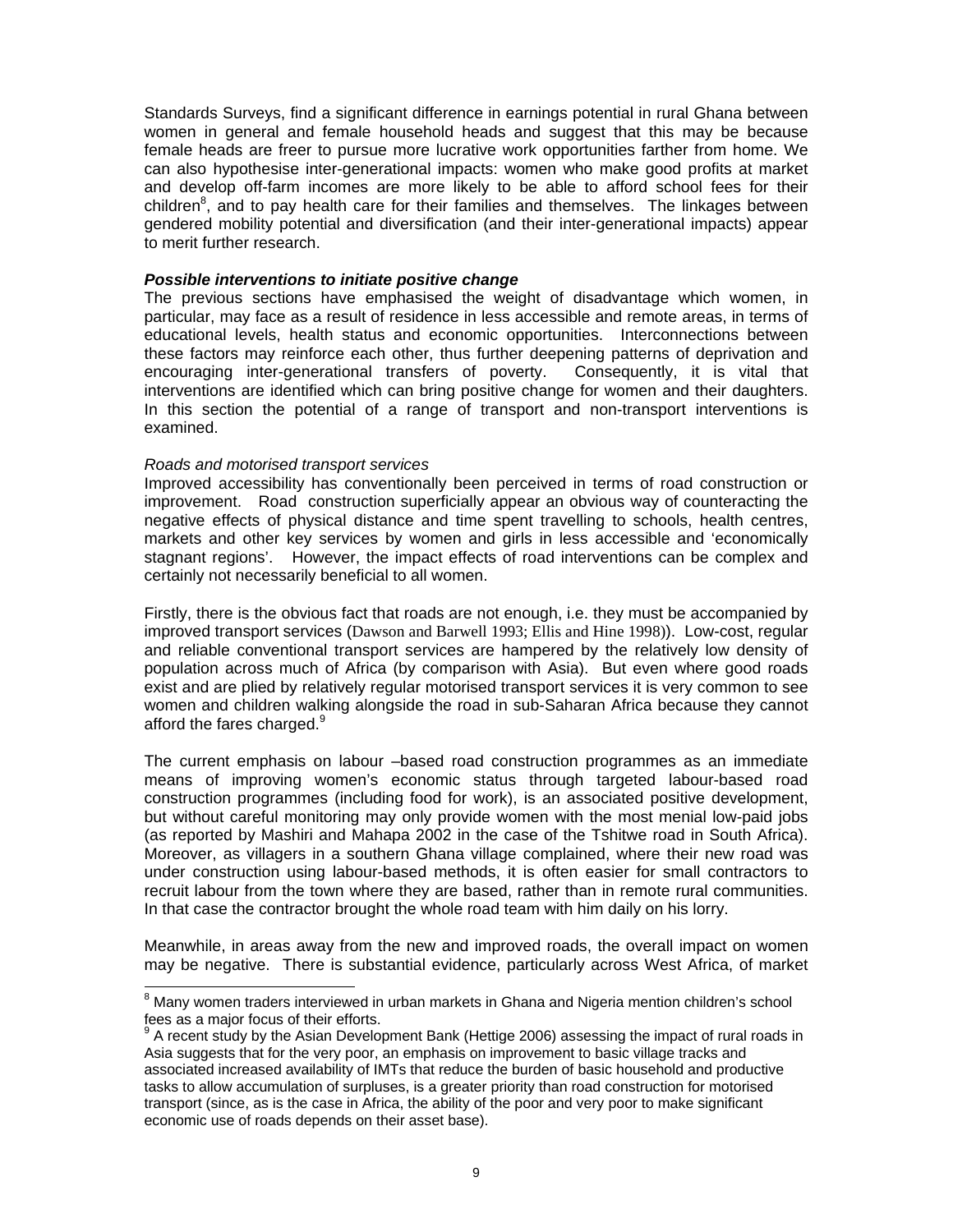relocation following road improvements to the roadside and accompanying decline of markets which are now considered less accessible. Typically, transporters prefer to channel their vehicle operations along the better roads and urban-based traders who travel out along the improved arterial routes start to focus their activities at more accessible roadside markets, only penetrating more remote areas when they are short of supplies.

Detailed work in two regions of northern Nigeria following the road construction boom of the 1970s and 1980s illustrated how the boom negatively affected some women resident in offroad areas: the effect appeared to be particularly marked in Moslem Borno where women were not secluded but younger married women are restricted in terms of the distance they were able to travel without experiencing censure (Porter 1995, 1997). In both Borno and the Jos Plateau, road construction appeared not only to impact on market health but also on the (already limited) range of services available in off-road villages. For instance, when a primary school at one Plateau village collapsed during the rains, it was not replaced: children were now required to walk 8 kms to the school (but they can only do so when access is possible: the road is often closed during the rains). Loss of off-road facilities may be almost inevitable when, as so commonly happens, there is substantial relocation of population to the roadside, following road construction or major road improvements.

Along the roadside, new and improved roads may also bring other burdens to women since with increased traffic speed and volume comes the likelihood of higher accident rates. Kwamusi (2002) emphasises the impact this may have on women particularly in terms of their role as carers. New roads may also be important routes for disease transmission. Increased mobility and the establishment of truck stops along major transit routes has been associated with the expansion of HIV/AIDs and other STDs (Mashiri 2004, Ferguson and Morris 2006). Transmission rapidly extends beyond the young female sex workers and their clients, but again the impact is likely to be greatest on women and children in their role as  $carers<sup>10</sup>$ .

# *Intermediate/non-motorised means of transport and associated route improvements*

Intermediate Means of Transport, including bicycles and motorcycles, may have an important role to play in filling the transport gap where conventional motorised services are poor, a fact increasingly recognised by international donors. However, there is a substantial literature which charts how IMT ownership and use is widely male-dominated as a result of economic and/or socio-cultural factors. These may include women's more limited resources to purchase transport equipment, their restricted access to equipment belonging to male household members when the latter view IMTs as symbols of social status and prestige (Leyland 1996), women's perceived lack of physical strength to handle draught animals or push heavy carts (Grieco et al. 1996: 92-3; Porter et al. 2003; Flanary 2004), cultural prohibitions on women handling animals, and perceived gynaecological dangers in riding astride transport equipment (Porter and Blaufuss 2002). However, the association of IMTs with improved personal mobility and women's perceived increased potential for promiscuity or for empowerment may be an underlying factor affecting individual male attitudes in many cases (Porter in press).

The low uptake of bicycles by girls and women provides a good example of the issues. This has been observed in many parts of rural Africa, including those areas where male cyclists are common (Kipke 1991, Malmberg Calvo 1994, ITTransport 1996:26; Grieco et al. 1996; Doran 1996:25; Mwankusye 2002; Flanary 2004). In our five-village study in southern

 $\overline{a}$ 

 $10$  Other impacts of road development may be less gender-specific. A recent detailed study in Burkina Faso, for instance, finds a strong association between good infrastructure including road access and urban migration: people in rural places with an all-weather road, telephone and electricity experienced risk of migration to cities more than three times as high as those living in locations without infrastructure (Beauchemin and Schoumaker 2005).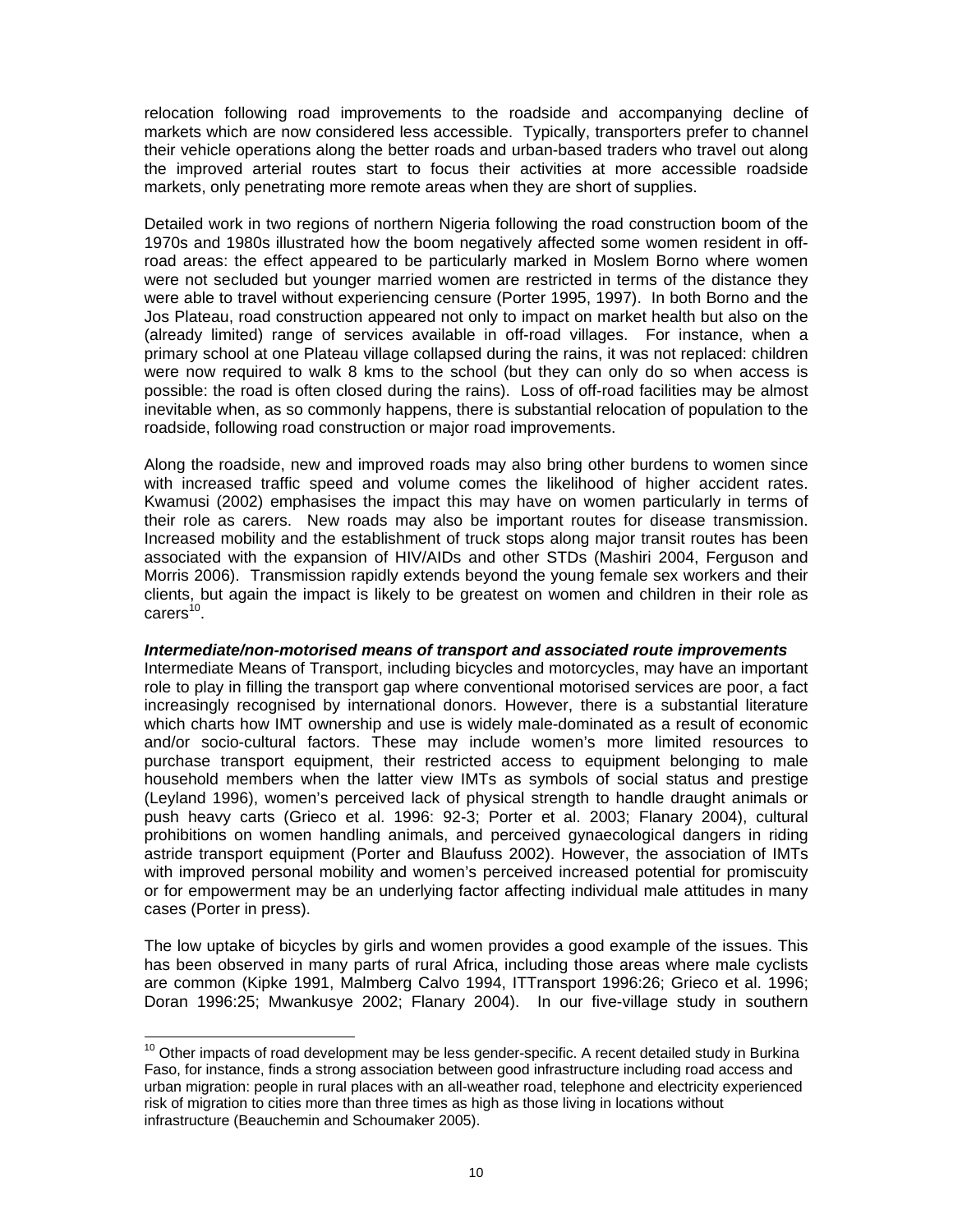Ghana we ran an action research project in which women (who had previously expressed an interest in bicycles) were offered cycles on credit (Porter 2003; Porter, Acheampong and Blaufuss 2003). Despite the availability of women's cycles (without a cross-bar, which is sometimes suggested as a reason women do not cycle), all the women selected cycles with a cross-bar and handed them over to male family members. Most women had never had time or opportunity to learn to cycle in childhood and were now too nervous to learn, despite our efforts to encourage and teach them. However, in other parts of rural Africa, including areas with substantial Moslem populations, women cyclists are becoming quite common: for instance at the southern end of Lake Malawi, and in northern Ghana. It would thus be unwise to suggest that change will not occur: clearly once a critical mass of cycles exists not only will repair facilities and spares be more easily found, but cultural inhibitions may gradually disappear.

The provision of cycles and motorcycles to women health workers and to NGO staff can not only make an important contribution to health service provision but may also help in improving their acceptability in the wider population. The impact of motorbikes among nurses in Navrongo (northern Ghana) is described by the maternal and child health worker cited earlier:

*"… all the nurses have motorbikes. They are off [to the villages] and by 2.30 they are back [at the health centre], all done. A big improvement. It's expensive but you are able to do more*  and it breaks the outreach size into small pieces. You can't do that when walking. [prompt] *There's no problem with women riding motorbikes. In the north they're used to riding bikes, even women of 45. Down south now it's become the fashion to ride a motorbike... that's brave.. you actually mean business…this girl is serious with her work … there's a nutrition officer from the north in Central Region*. *She rides her motorbike up and down, she can even go home [to the north] and back… after some time some people also decided they must get motorbikes."* <sup>11</sup>

Another example where motorbikes and bicycles have had some positive impact on women is to be found in the recent massive expansion of motorbike and bicycle taxi services in some parts of rural Africa. They commonly operate from market centres and major paved road junctions into remote areas where roads are poor and transport services sparse. I have not yet come across any example of a woman driving a cycle- or motorcycle- taxi, but on the Jos Plateau, Nigeria, and reportedly also in other regions, there are some (richer) women owners who profit substantially from motorbike taxi businesses (see Iliya 1999:27 for a case in northwest Nigeria). In most rural regions these services appear to be patronised more by men than women, but particularly younger women also use them, as Iga 2002 and Howe 2003 show in Uganda. On the Jos Plateau, despite the speed and dangerous driving of the young male drivers and the high fares (usually approximately double the standard bus fare) many rural women see motorcycle taxis as a lifeline when medical emergencies arise, particularly in the wet season when motor vehicles have difficulty negotiating rural roads (Porter 2002b). More recently, in a group interview with bicycle taxi operators in a rural trading centre in the Zomba region of Malawi, when operators were asked about their women clients, they explained how they require women to sit in the middle of the carrier, astride the cycle, 'to sit like men'. It is only older women who occasionally refuse. "Women know how they must sit if they want to hire [us]." The majority of their clients (male and female) are resident on bush roads: the bicycle-taxis are hired, for instance, to carry women back home after market or, less commonly, for visits to the clinic.

l

 $11$  The Ghana Ministry of Health, she observed, had a standard scheme with national and regional trainers, including 'peti-peti maintenance' (how to remove a plug, clean it and tighten the bolts).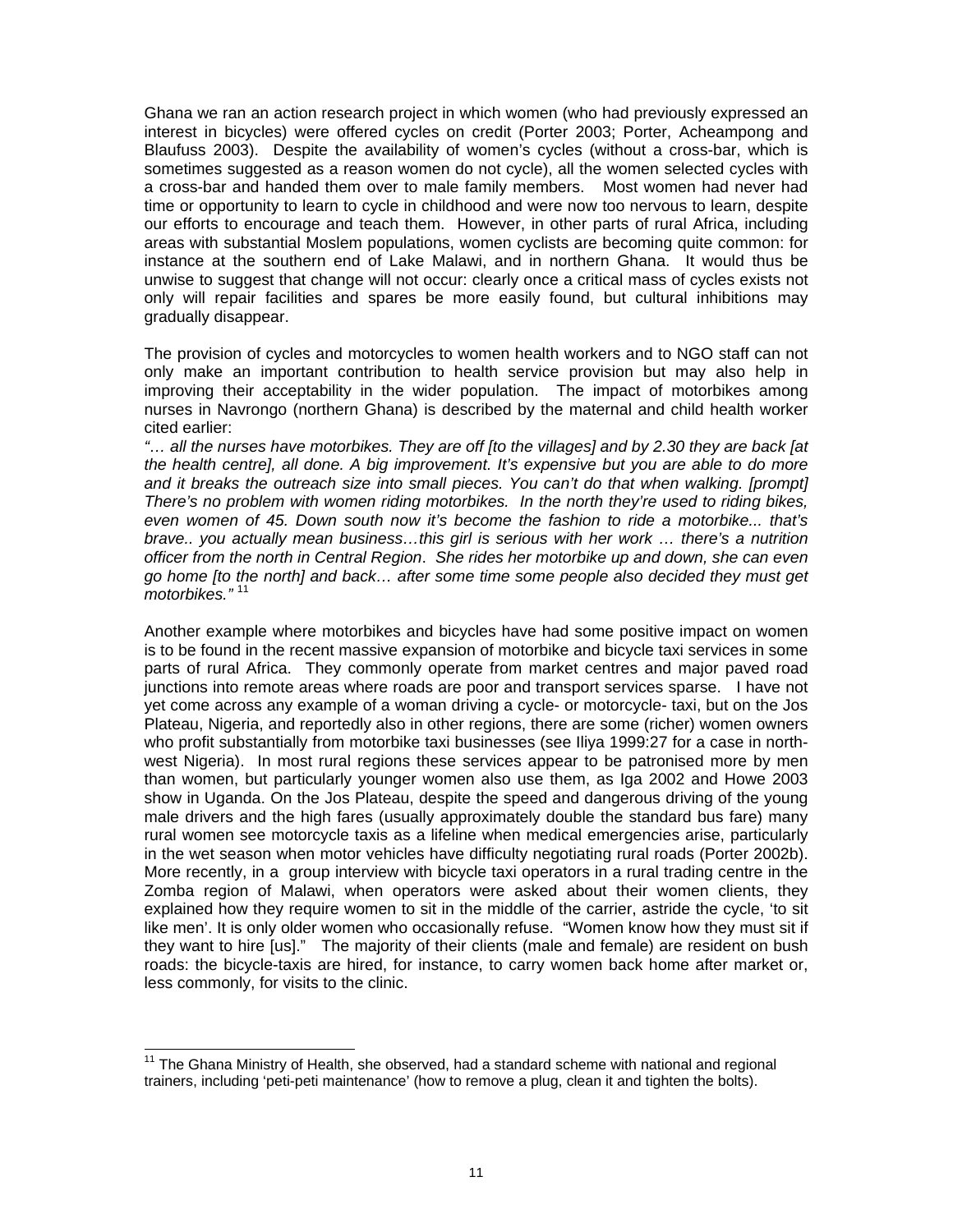While usage is obviously restricted by the cost of fares (as in the case of conventional motorised transport services), cycle and motorbike taxis offer relative speed compared to walking, (door to door) convenience, and may provide a lifeline in emergency situations. The fact that they can operate along unpaved paths too narrow for conventional motorised vehicles, and in difficult road conditions during the rains, is an additional advantage. [These advantages have also encouraged the growing interest in low-cost cycle- or motorcycletrailer ambulances among donors, notably for use in safe motherhood programmes.] It is intriguing that the incidence of motorcycle and cycle taxi services varies substantially, especially between countries: in Nigeria the motorcycle-taxi service seems almost ubiquitous in some regions; in Uganda and Kenya a mix of services can be found; in Malawi, where rural incomes are low, bicycle-taxis predominate; in southern Ghana, neither has yet become prevalent.

Other IMTs such as hand carts which do not improve personal mobility, but can be used for transporting loads within the village area may still offer significant advantages in terms of reducing women's time poverty. In our southern Ghana IMT study, the locally-manufactured push trucks obtained by women through the project were mostly operated by boy children and men, but women in the families felt some benefit. Individual interviews with women recipients and their families indicate the potential for change:

'*now he can just send the truck while I work in the house…. I go less to his farm now than previously. If he wanted to fetch firewood I needed to go with him, but now he can just use the truck and the children to fetch it.'* (Paul Simpson's wife, interviewed alone, March 2002).

'*A lot of work done by women I can do now, because I don't carry, but I can use the truck…..Now for the firewood I can convey it to the edge of the village with the truck, but because of our custom a man shouldn't carry firewood, but with the truck I can.*  (Paul Simpson, teacher, interviewed separately, Lome, January 2002)

'*Previously he was not helping me with the firewood, but now he helps with the pushing of the truck loaded with firewood.'* (Aminatu, Lome, March 2002)

In this case there has also been a reduction in the amount of heavy crops carried by women, though this generally only occurs where the fields are easily accessible from a track which can be negotiated by a push truck:

'*When I want to process gari I just hire the truck to convey cassava. [who operates it?] my brother… pushes for me… [The truck] reduces my headload and I don't feel pains from headloading again…. it has changed my time of headloading. … we also used it to convey our maize… we used the truck for the entire harvest'*. (Dora, Ewe woman, aged c. 30, Adabra, June 2002).

*'[The IMT] has reduced my time spent, because if I want to convey maybe 5 headloads, I can use the truck or power tiller once to convey all. If I have 10 headloads to be carried to the junction and the power tiller or truck is available, I can send my [male] child to take it to the junction, so I have much time to rest.* 

# *[what do you do with the saved time you now have?]*

*I use it for other work. If somebody wants to buy something and I am not around the person will not buy from me. But since I have time to be around now in the house, I use it for selling.* 

*[Has your income changed?]The power tiller and truck have brought a difference to my income, because now I can convey about 20 headloads of firewood from the farm to the village because I know that the power tiller can convey it to the junction for me. But when the power tiller was not in, I could not convey all 20 headloads, because I wouldn't have been able to carry all the firewood to the junction at one time. (Aba Akon, Abora, January 2002)*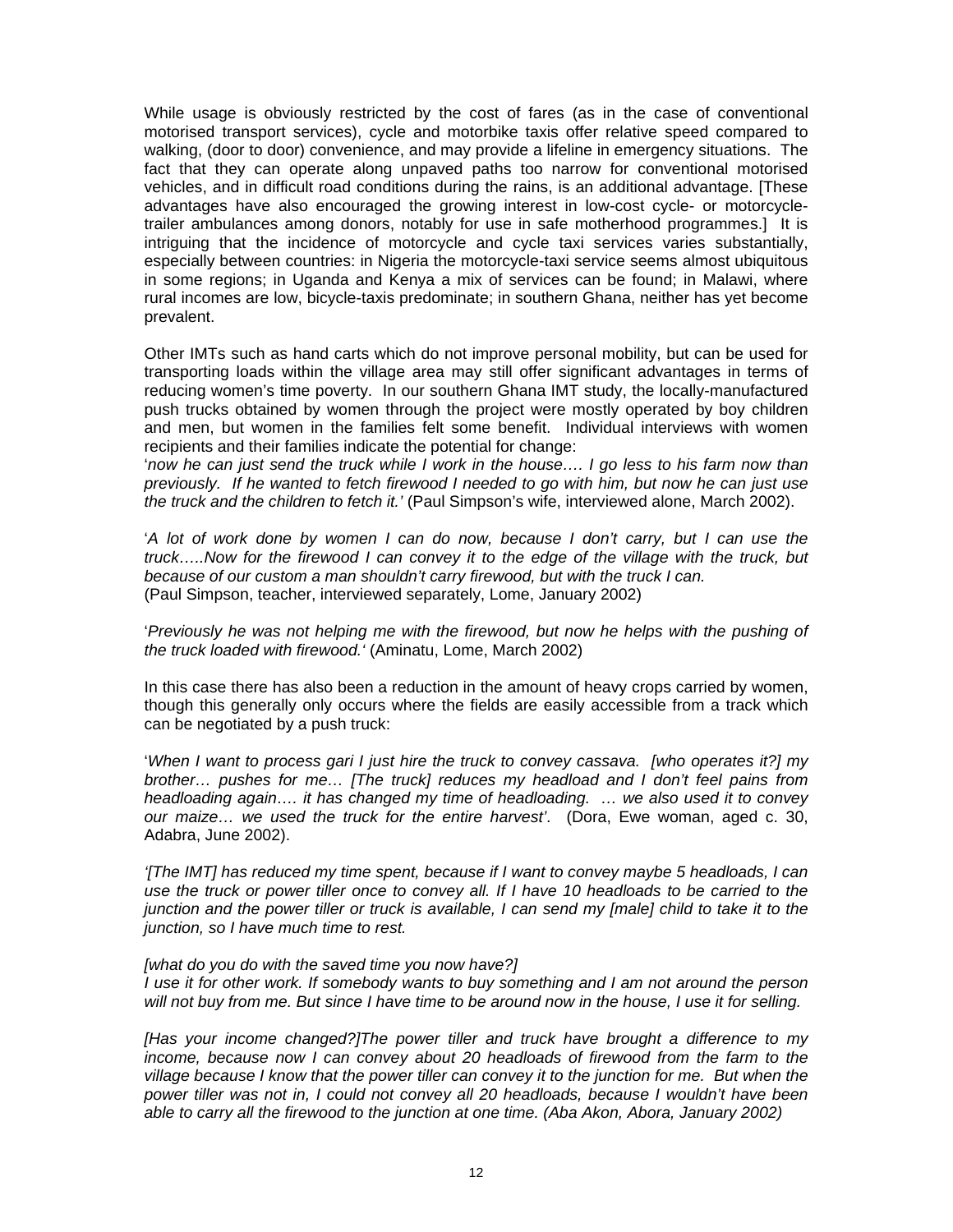One year after the introduction of the IMTs, despite some reduction in optimism, 74.7% of women in our sample survey (75 men, 75 women) directed at the village population as a whole felt that the IMT impact had been positive, and 62.7% that the positive change was very substantial. Just 5.3% of women suggested that change had actually been negative. In the case of pushtrucks, however, complementary pathway improvements are often necessary so that trucks can be moved into the main farming and fuelwood collection areas.

# *Non-transport interventions*

 $\overline{a}$ 

The emphasis so far in this discussion of potential interventions has been on removing constraints on women's physical mobility. However, it has been argued that planning focused solely on improving mobility through conventional road and transport provision may actually enhance gender biases, since benefits from such interventions tend to accrue particularly to those already mobile i.e. male vehicle owners (Masika 1997:9). Moreover, mobility per se is not necessarily desirable, especially if it is simply required simply because of poor access to work and facilities (Bryceson et al. 2003: 43).

There is a range of non-transport interventions which could improve access to resources and thus substitute for some mobility with substantial benefit for women, both in the context of their time poverty and, in the case of poorer women, their lack of funds to pay for transport equipment and services. Basic interventions such as installation of improved water supplies, community woodlots, more efficient wood-burning stoves and crop-grinding mills are often suggested (Malmberg Calvo 1994a; Doran 1996: 12). These would all help reduce women's labour inputs, including porterage, and are thus likely to bring improved health, greater opportunities for girl children to get to school (and arrive punctually), and also potentially release time for women to travel outside the village area to market and other locations. Other elements of improved local service provision, particularly primary schools and health centres, would seem particularly important  $12$ . The trend to decentralisation in most African countries over the last decade or so might have been expected to bring a substantial improvement to rural service delivery, but evidence of positive change is sparse. Schools and health centres which lack equipment and adequately trained staff may offer little benefit to the communities they ostensibly serve. It is extremely difficult to recruit and retain good staff in remote areas (Porter 2002a, 2002b).

The potential for ICTs (mobile phones, VHF radio, internet etc.) to allow for elements of mobility substitution in health, education, trade etc. and for more efficient use of transport in Africa is beginning to look more promising (IFRTD 2002). Although concerns that the structural barriers of time- and income-poverty which currently constrain women's access to transport will similarly affect access to ICTs are regularly expressed (Schreiner 1999; Rathgeber and Adera eds. 2000; Fuchs and Horak 2006; Nite Tanzarn, GATNET contribution, 31/05/2005), recent developments, particularly in the expansion of mobile phone coverage, are very encouraging.

Some positive examples of ICT use in Africa can be found in the literature on health and trade. In the context of maternity referral, Murray and Pearson (2006 citing Africa Initiatives 1998 and Musoke 2002) relate how radio-telephones in health centres have reportedly been used to reduce average transport delays in Malawi's Mother-Care project from 6 to 3 hours, while in Uganda solar-powered VHF radios with a fixed base station at health centres and walkie-talkies for TBAs are used in the RESCUER project. A new Phones for Health project is to commence in Rwanda: this will reportedly equip health workers in remote areas with mobile phones and software so they can transmit and access information relating to the treatment of HIV/Aids patients (SciDev.Net, 15/02/07). Overa's (2006) study of the impact of

 $12$  Provision of market infrastructure is also sometimes suggested as a way to promote local trade, but such attempts to generate business do not usually work. Construction of market stalls, slaughter blocks etc. is only likely to be worthwhile if substantial trade is already conducted at the location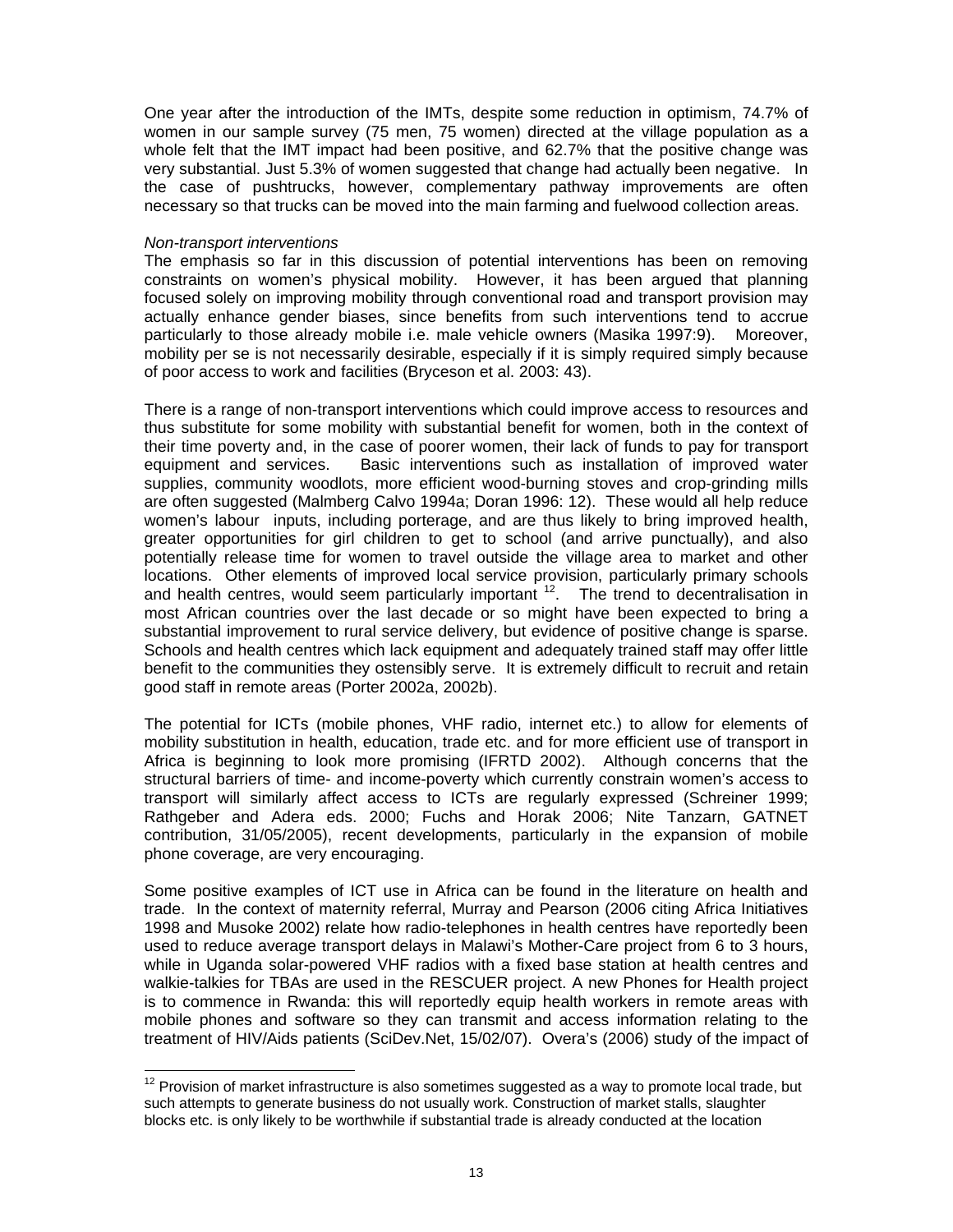mobile phones on traders in Ghana indicates their potential in a marketing context, saving time and transport costs, though in the case of trading advantage this depends particularly strongly on the integrity of the person taking the call!

The expansion of mobile phone use has been dramatic in rural Africa over the last few years. Commercial competition between service providers is now so intense that prices are often remarkably low and the network is extending even into relatively remote rural areas: a recent prediction suggests that mobile phone coverage in Africa could reach 85% by 2010 (Global System for Mobile Communications Association, GSMA, reported in SciDev.Net, 15/02/07). This spontaneous diffusion looks set to have far more immediate impact on rural lives than most development interventions to date: perhaps the most comparable intervention in terms of scale of effect was the introduction of motorised transport in Africa in the 1920s and 30s. It is difficult to predict what the future impact will be on development trends in general and on rural women's mobility in particular. However, a few examples from recent observation and a limited number of interviews in a small rural area in Central Region in southern Ghana indicate the extent of impact to date<sup>13</sup>. In one roadside village where we worked about 30 kms north of Cape Coast, not only do most teachers, traders and other relatively advantaged people have mobile phones. Here mobile phone use is so prevalent that the head at the local secondary boarding school has banned mobile phones from campus: he has already confiscated two from girls who used them persistently. He said he had "heard on the grapevine" that many of the pupils make calls at a local booth nearby and that some parents actually want their children to be able to have mobiles so they can contact them. In the rural hospital, the hospital administrator reported that mobile phones are now crucial for getting in touch with the subdistricts: 'it has made a *great* difference….' Even within a remote village, 25kms down a dirt track from Sunyani in Brong Ahafo region we met a headteacher with a mobile phone (the reception was poor so he usually left it in town, where he lived). A one minute call can cost as little as 300 cedis in Ghana, and it was possible to buy units of just 2000 cedis (£1=17,800 cedis) in February 2007. When a taxi fare costs 5000 cedis per 'drop', the potential advantage of substituting visits where feasible with a phone call become obvious. Increasingly, across Africa, rural service centres have call booths where even those without a phone can make their calls. It is often women who are to be found operating (though probably not owning) these street-side businesses.

# *Conclusion*

Physical remoteness and isolation often compound the effects of poverty and deprivation. This paper has emphasised the interconnectedness of deprivations associated with remoteness, women's and girls' poor access to transport, basic (health and education) services and markets and the gendered division of labour. Although transport failures play a significant role as a barrier to service access in some areas and for some women and girls, a more pervasive and fundamental issue is that of the gendered division of labour and associated time-poverty experienced by females. Girls living in less accessible areas often drop out of formal education not simply because the school is too far and transport costly or inadequate, but because the work required of them before they leave for school is particularly onerous and time-consuming (by comparison with boys). This puts pressures on them which are compounded by a long and sometimes hazardous journey to school and the fear of punishment if they arrive late. Exhaustion as a combined result of heavy pre-school work duties and a long journey to school are also likely to reduce their ability to concentrate once they arrive in class. Time poverty, when compounded by remoteness and the necessity of a long walk or journey to services, may similarly be a key factor which prevents women's ability to access timely health care: this has particular serious implications for maternal and reproductive health. In the case of market access, unavailability or high cost of transport probably represents a particularly substantial component of the barrier to travel,

 $\overline{a}$  $13$  We are now undertaking systematic data collection about mobile phone use in our child mobility research in both Ghana and Malawi.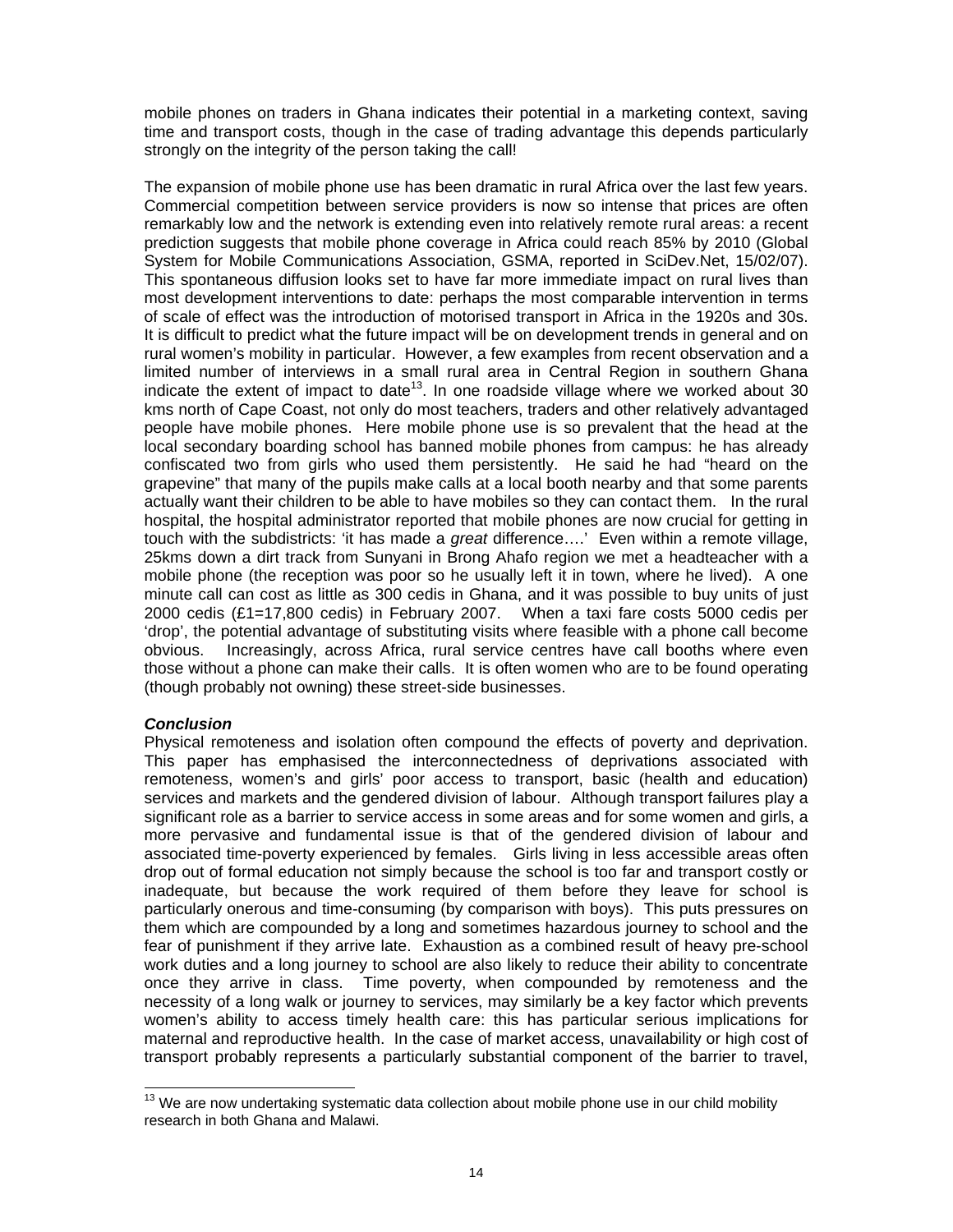since unlike travel to school and health services, marketing usually requires transport of loads. However, the weight of demands made on women in the home may be reinforced by male association of female mobility to distant markets with promiscuity and lead to reluctance to enable women to be more mobile.

There is a range of transport and non-transport interventions which could ease rural women and girls' mobility and accessibility constraints. Of these, the recent spontaneous diffusion of motorbike- and cycle-taxis and mobile phone communications seem to offer most potential for dramatic improvement in cases where mobility is particularly crucial, notably health emergencies. Yet, despite their promise, these interventions cannot address the more fundamental problems of restricted mobility associated with gender inequality and time poverty still experienced by most women in sub-Saharan Africa. In this context, IMT and nontransport interventions focussed on reducing load carrying for girls and women in the village area are likely to be a crucial complementary approach.

To conclude, there is an urgent need for a stronger focus on gendered mobility and access issues within the development community: transport remains a surprisingly neglected area among gender specialists and transport specialists are still reluctant to take on gender issues (Porter in press). In the meantime, the prospects for the many rural women and their daughters who live in areas characterised by poor physical accessibility and inadequate transport will remain extremely poor: the implications in terms of inter-generational transfers of poverty are evident.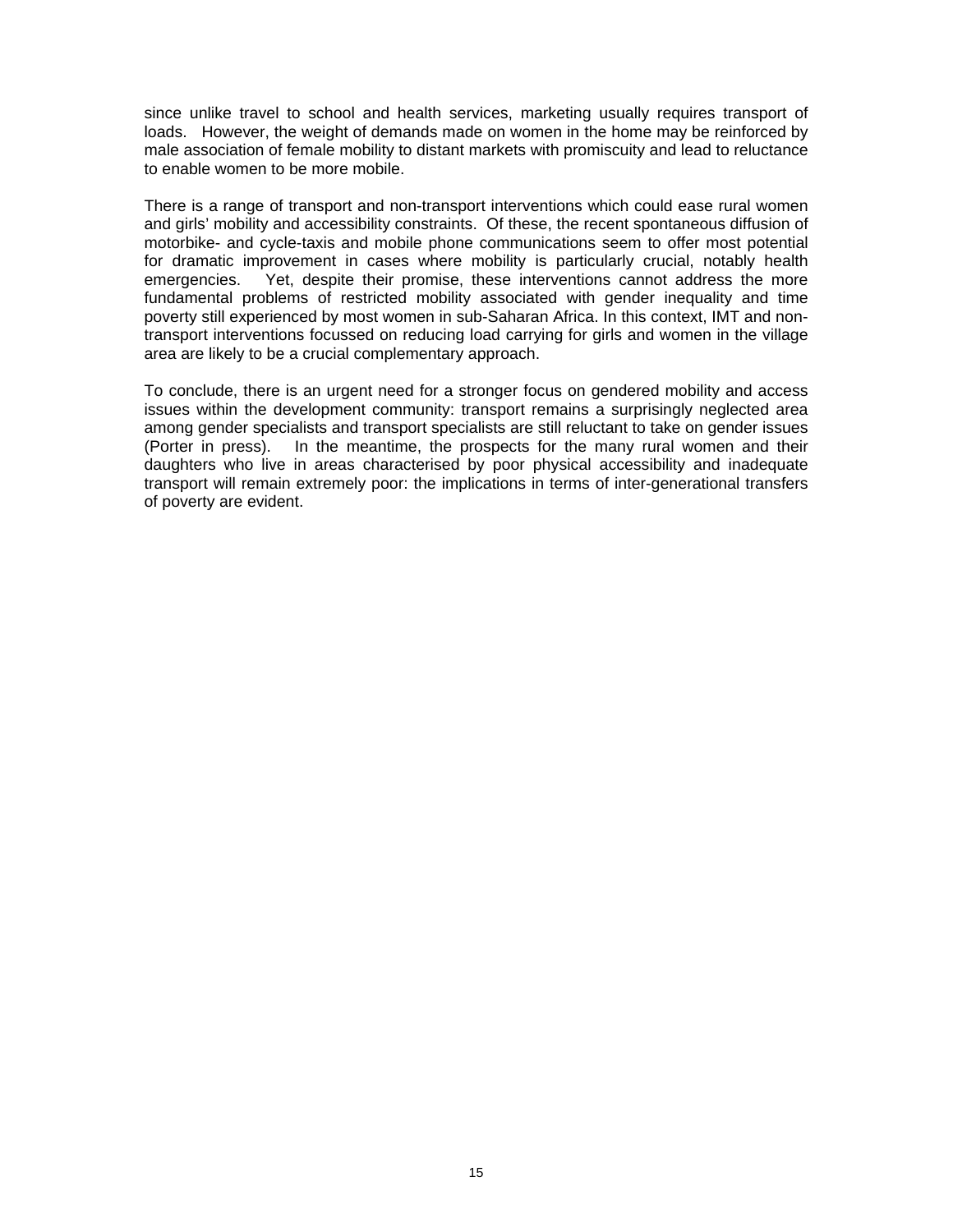# **References**

AU/UNECA Africa Union and UN Economic Commission for Africa 2005 Transport and the Millennium Development Goals in Africa. Working document prepared by the Africa Union and UN Economic Commission for Africa, in collaboration with ADB, World Bank and the EU, February 2005.

Ainsworth, M; K. Beegle and A. Nyamete 1995 The impact of female schooling on

fertility and contraceptive use: a study of 14 sub-Saharan countries. World Bank: Washington DC. LSMS working paper no. 110.

Airy, T. (1992) The impact of road construction on the spatial characteristics of hospital utilization in the Meru district of Kenya. Social Science and Medicine 34,10: 1135-1146.

Avotri, R, , Owusu-Darko, L., Eghan, H. and Ocansey, S. (1999) Gender and primary schooling in G hana. Sussex: Institute of Development Studies, October 1999.

Beauchemin and Schoumaker 2005 Migration to cities in Burkina Faso: does the level of development in sending areas matter? World Development 33,7: 1129-1152.

Bryceson D. 1999 Sub-Saharan Africa betwixt and between: rural livelihood practices and policies. Afrika-Studiecentrum, Leiden. ASC Working Paper 43.

Bryceson, D.F. (2002) The scramble in Africa: reorienting rural livelihoods. World

Development 30, 5: 725-39.

Bryceson, D.F., Maunder, D.A.C., Mbara TC, Kibombo, R., Davis, ASC and Howe,

J.D.G.F. (2003) Sustainable livelihoods, mobility and access needs. Crowthorne, Transport Research Laboratory Report 544.

Canagarajah, S., C.Newman and R. Bhattamishra 2001 Non-farm income, gender and inequality: evidence from rural Ghana and Uganda. Food Policy 26,4: 405-420.

Carr, M. (1983) The long walk home. Appropriate Technology 10 (1), 17-19.

Curtis, V. (1986) Women and the transport of water. London: IT Publications.

Cham, M., J. Sundby, S. Vangen (2005) Maternal mortality in the rural Gambia: a qualitative study on access to emergency obstetric care. Reproductive Health: 2:3.

Dawson, J. and Barwell, I. (1993) Roads are not enough: new perspectives on rural transport planning in developing countries. London: Intermediate Technology Publications

Doran, J. (1990) A moving issue for women: is low cost transport an appropriate intervention to alleviate women's burden in sub-Saharan Africa. Norwich: School of Development Studies, University of East Anglia, Gender analysis discussion paper no. 1.

Doran (1996) Rural transport. Intermediate Technology Publications

Ellis, S. and Hine, J. (1998) The provision of rural transport services: approach paper. SSATP Working Paper no. 37, April 1998.

Fawcus, S. Mbizvo M, Lindmark G. and Nystrom L. (1996) A community-based investigation of avoidable factors for maternal mortality in Zimbabwe. Studies in family Planning 27,6:319- 27.

Ferguson, A.G. and Morris, C.N. (2006) Mapping transactional sex on the Northern Corridor highway in Kenya. Health and Place:

Flanary, R. M. (2004) Gender and embodied mobility: learning in Tarsaw, northern Ghana. Unpublished PhD thesis, University of Durham.

Fuchs, C. and E. Horak (2006) Africa and the digital divide. Telematics and Informatics doi:10.1016/j.tele.2006.06.004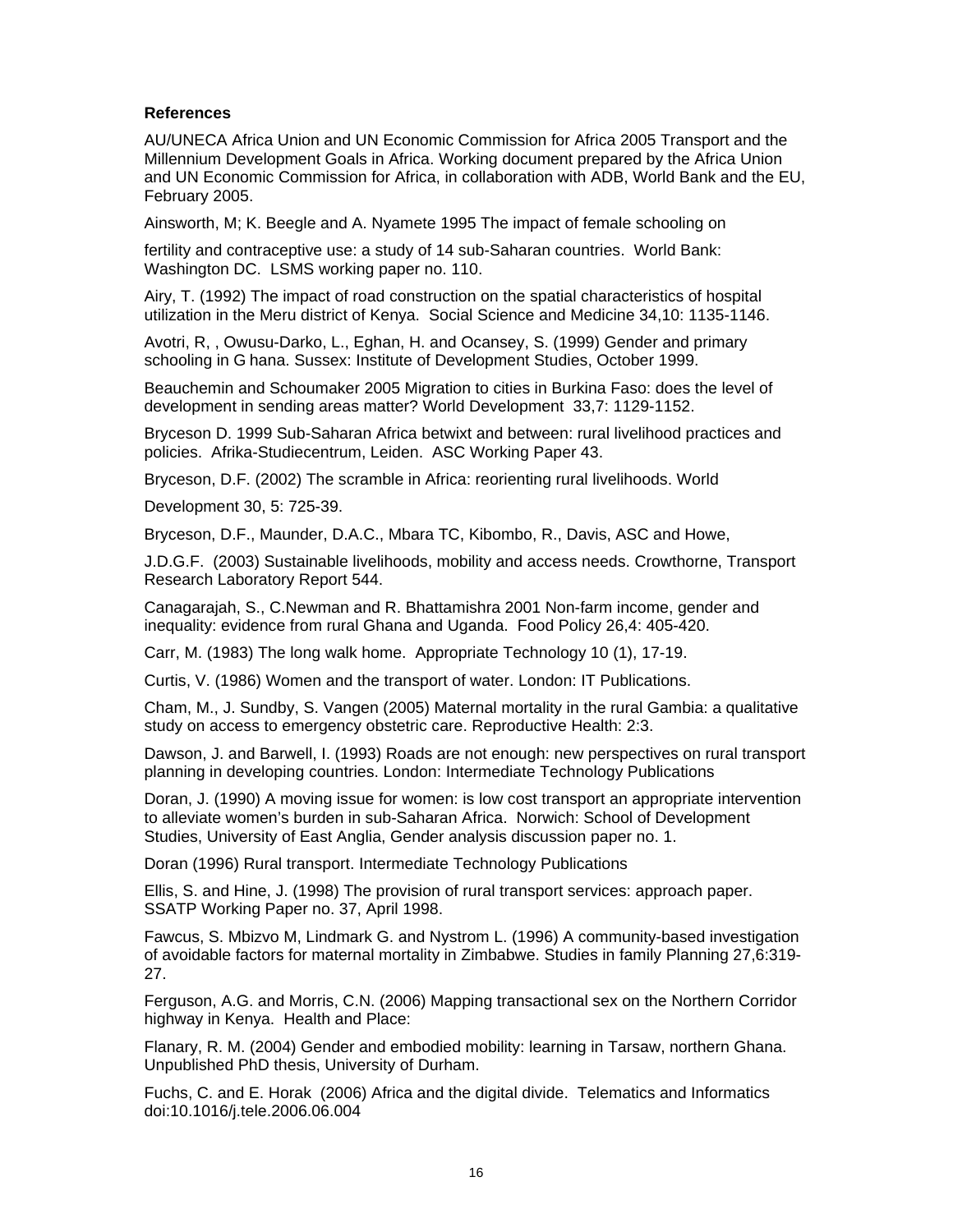Gladwin, C.H., A.M. Thomson, J.S. Peterson and A.S.Anderson 2001 Addressing food security in Africa via multiple livelihood strategies of women farmers. Food Policy 26,2: 177- 207.

Grieco, M., N. Apt and J. Turner (1996) At Christmas and on rainy days: transport,

travel and the female traders of Accra. Aldershot: Avebury.

Howe, J. (2003) 'Filling the middle': Uganda's appropriate transport services. Transport Reviews 23,2: 161-176.

IFRTD (2002) Virtual access- taking the super highway. Forum News 10,2.

Iga, H. (2002) In Fernando, P. and Porter, G. (eds) Balancing the load. Zed books, London.

Iliya, M.A. 1999 Income diversification in the semi-arid zone of Nigeria: a study of Gigane,Sokoto, north-west Nigeria. Leiden: ASC Working Paper no 39.

Kabeer, N. 2005 Gender equality and women's empowerment: a critical analysis of

the third Millennium Development Goal. Gender and Development 13,1: 13-24.

Kwamusi, P. (2002) Gender and safety in rural transport, in P. Fernando and G.

Porter (eds) Balancing the load: women, gender and transport. Zed books, London, pp57- 64.

Levy, H. and Voyadzis, C.1996 Morocco impact evaluation report: socio-economic

influences of rural roads. World Bank: Washington DC. Operation evaluations department report 15808-MOR.

Malmberg -Calvo, C, (1994a) Case studies on the role of women in rural transport: access of women to domestic facilities. Washington DC: World Bank, SSATP Working Paper 11.

Malmberg-Calvo, C. (1994b) Case study on Intermediate Means of Transport: bicycles and rural women in Uganda. Washington DC: World Bank, SSATP Working Paper 12.

Mashiri, M. (2004) Community responses to HIV/AIDS along transit corridors and

areas of intense transport operations in eastern and southern Africa. IFRTD/CSIR Transportek, Reports to the UK Department for International Development (Transport Knowledge and Research programme), April 2004, May 2004.

Mashiri, M and Mahapa S (2002) Social exclusion and rural transport: a road

improvement project. In Fernando, P. and Porter, G. (eds) 2002 Balancing the load: women, gender and transport. Zed, London

Masika, R. (with S. Baden) (1997) Infrastructure and poverty: a gender analysis. Sussex: Institute of Development Studies, BRIDGE Report no 51.

McCray, T. (2004) An issue of culture: the effect of daily activities on prenatal care utilisation patterns in rural South Africa. Social Science and Medicine 59,9: 1843-1855.

Mudzamba, E. in collaboration with the ILO. (1998) The transport burden on women and girls in Zimbabwe's rural areas. Vol 2. April 1998.

Muleta, M. (2006) Accessibility during childbirth. Addis Ababa Fistula Hospital. [unpublished hospital presentation, accessed from Gatnet 26/04/2006: Bradbury].

Murray S F and Pearson S C (2006) Maternity referral systems in developing

countries: current knowledge and future research needs. Social Science and Medicine 62: 2205-2215.

Mwankusye, J. (2002) Do intermediate means of transport reach rural women? In Fernando, P. and Porter, G. (eds) 2002 Balancing the load: women, gender and transport. Zed, London